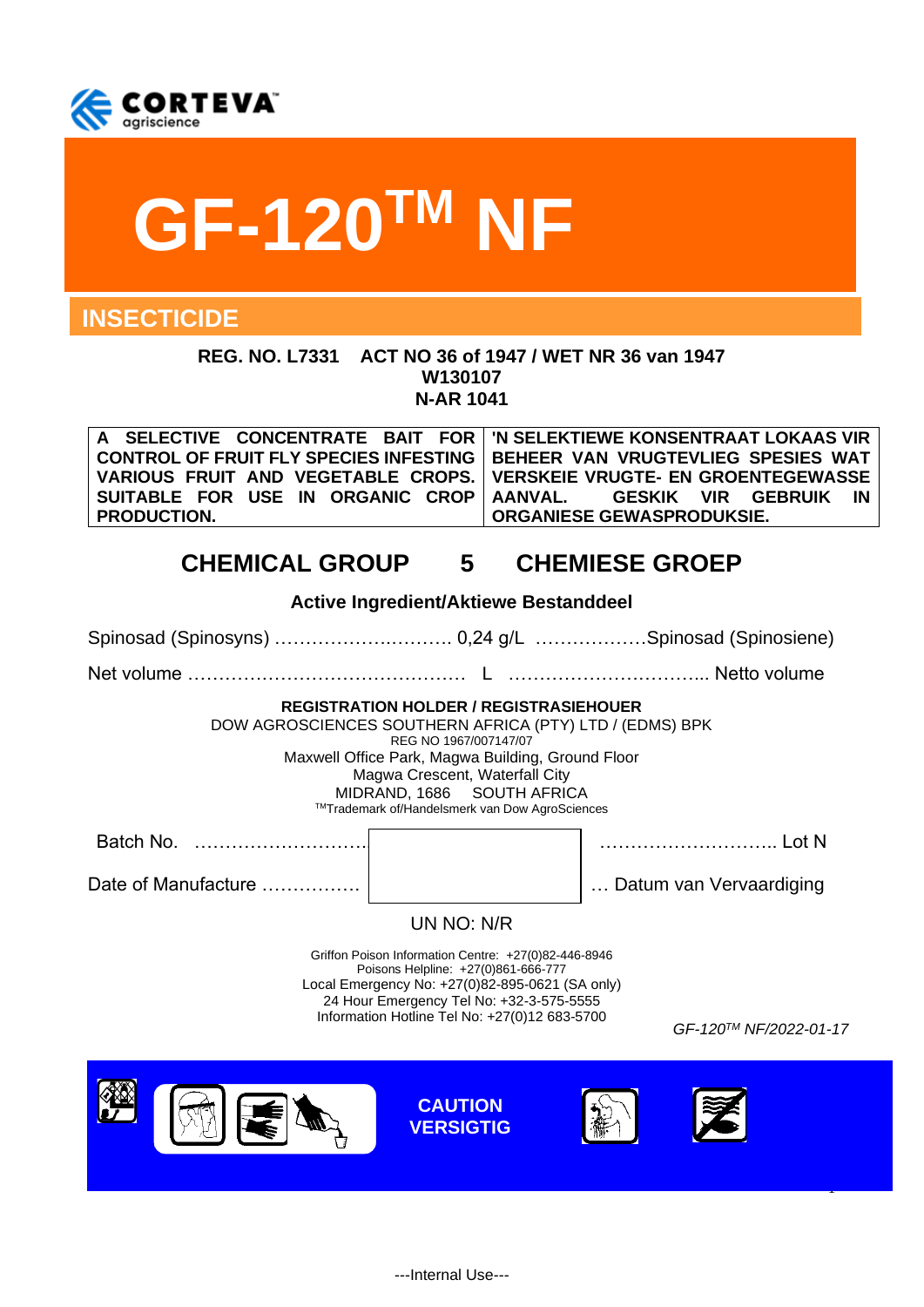# **WARNINGS**

#### **Withholding period - Minimum time between last application and harvest:**

| Pome, Stone, grapes, |  |
|----------------------|--|
|                      |  |

- Handle with care.
- May cause slight eye irritation.
- This product is moderately toxic to fish and toxic to aquatic invertebrates. Do not apply directly to open water.
- Beneficial Insects:
- "Relatively harmless to Bees"
	- ❖ **GF-120TM NF** is relatively safe for contact with bees.
	- ❖ **GF-120TM NF** releases an ammoniac type compound which attracts fruitflies but is repellant to bees. It is therefor highly unlikely that bees will be attracted and killed by the bait.
	- ❖ Notwithstanding, do not apply directly to foraging bees, or bee colonies.

**GF-120TM NF** is relatively harmless to beneficial insects such as Parasites, Predatory mites, Coccinellidae and Neuroptera.

- Store in a cool and dry place, away from food and feedstuffs.
- Keep out of reach of children, uninformed persons and animals.

**Aerial application:** Notify all inhibitants in the immediate vicinity of the area to be treated and issue the necessary warnings. Do not spray over or allow drift to contaminate water or adjacent areas

**Although this remedy has been extensively tested under a large variety of conditions, the registration holder does not warrant that it will be efficacious under all conditions because the action and effect thereof may be affected by factors such as abnormal climatic and storage conditions; quality of dilution water; compatibility with other substances not indicated on the label and the occurrence of resistance of the pest against the remedy concerned as well as by the method, time and accuracy of application. The registration holder furthermore, does not accept responsibility for damage to crops, vegetation, the environment, or harm to man or animal, or for lack of performance of the remedy concerned, due to failure of the use to follow the label instructions or to the occurrence of conditions which could not have been foreseen in terms of the registration. Consult the supplier in the event of any uncertainty.**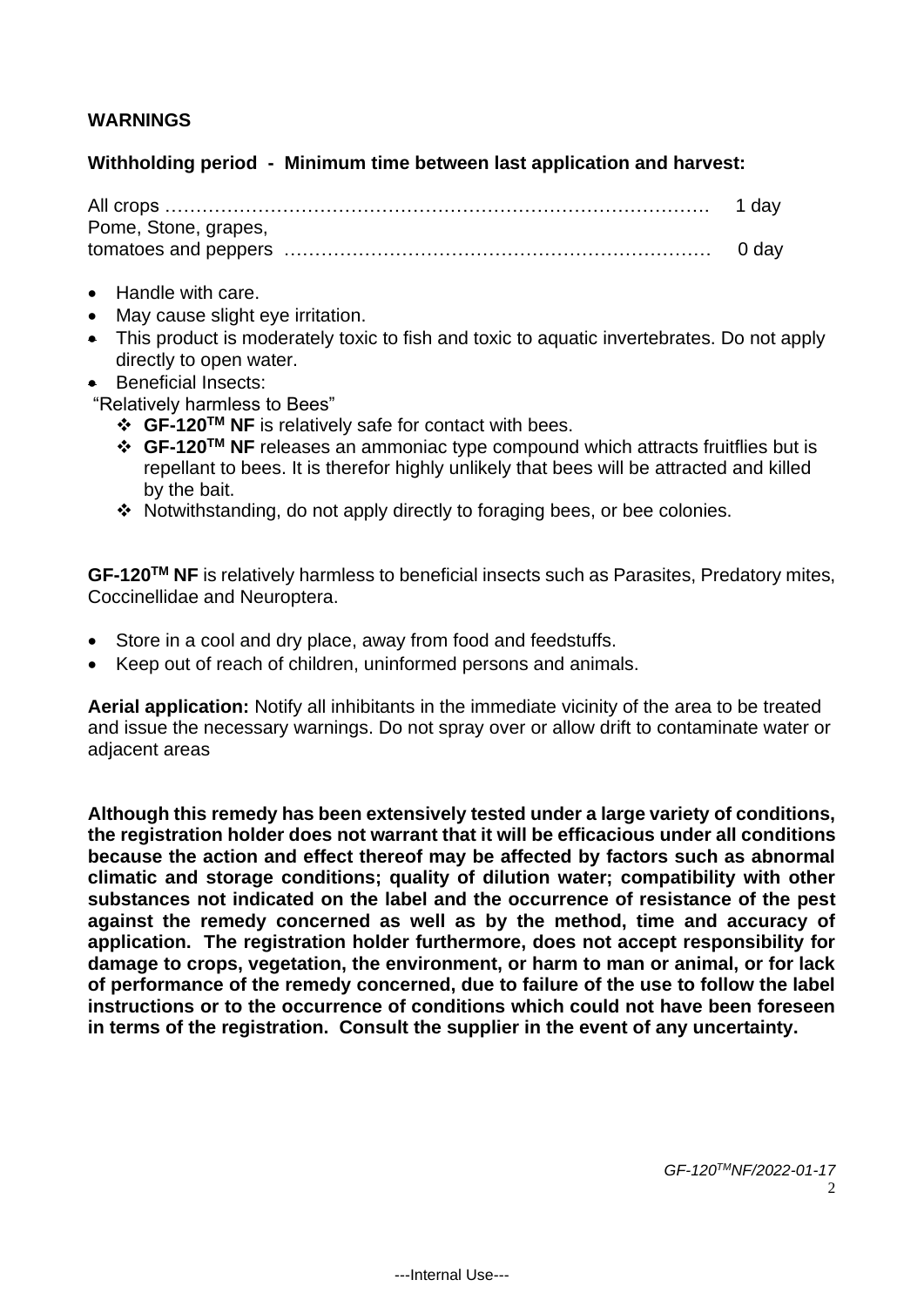# **PRECAUTIONS**

Prevent freezing.

Store in original labeled container only.

Avoid inhalation of spray mist.

Wash with soap and water after use or accidental skin contact.

Wear gloves and face shield when handling the concentrate.

Avoid contamination of skin and eyes. In case of accidental contact with eyes, wash with running water for at least 15 minutes. Get medical attention if irritation persists.

Do not eat, drink or smoke whilst mixing or applying.

When handling or applying always wash hands and face before eating, drinking, smoking or using the toilet

Avoid spray drift onto adjacent crops, grazing, rivers and dams.

Clean applicators before using for other remedies and dispose of wash water where it will not contaminate crops, grazing, rivers, dams and water sources.

Invert the empty container over spray tank for at least 30 seconds after the flow has slowed down to a drip. Thereafter rinse empty container three times with a volume of water equal to a minimum of 10 % of that of the container. Add the rinsings to the contents of the spray tank before destroying the container by perforation, flattening and burying and do not use for any other purpose.

Prevent contamination of food, feedstuffs, drinking water and eating utensils during handling, storage or disposal.

#### **DIRECTIONS FOR USE: Use only as indicated**

**GF-120TM NF** is a bait concentrate, which should first be diluted with water before being applied with suitable calibrated equipment which is able to apply scattered droplets, with a desired diameter of 4 mm in size at 5 - 30 litres of bait mixture per hectare. **See "General Instructions".**

> *GF-120TMNF/2022-01-17* 3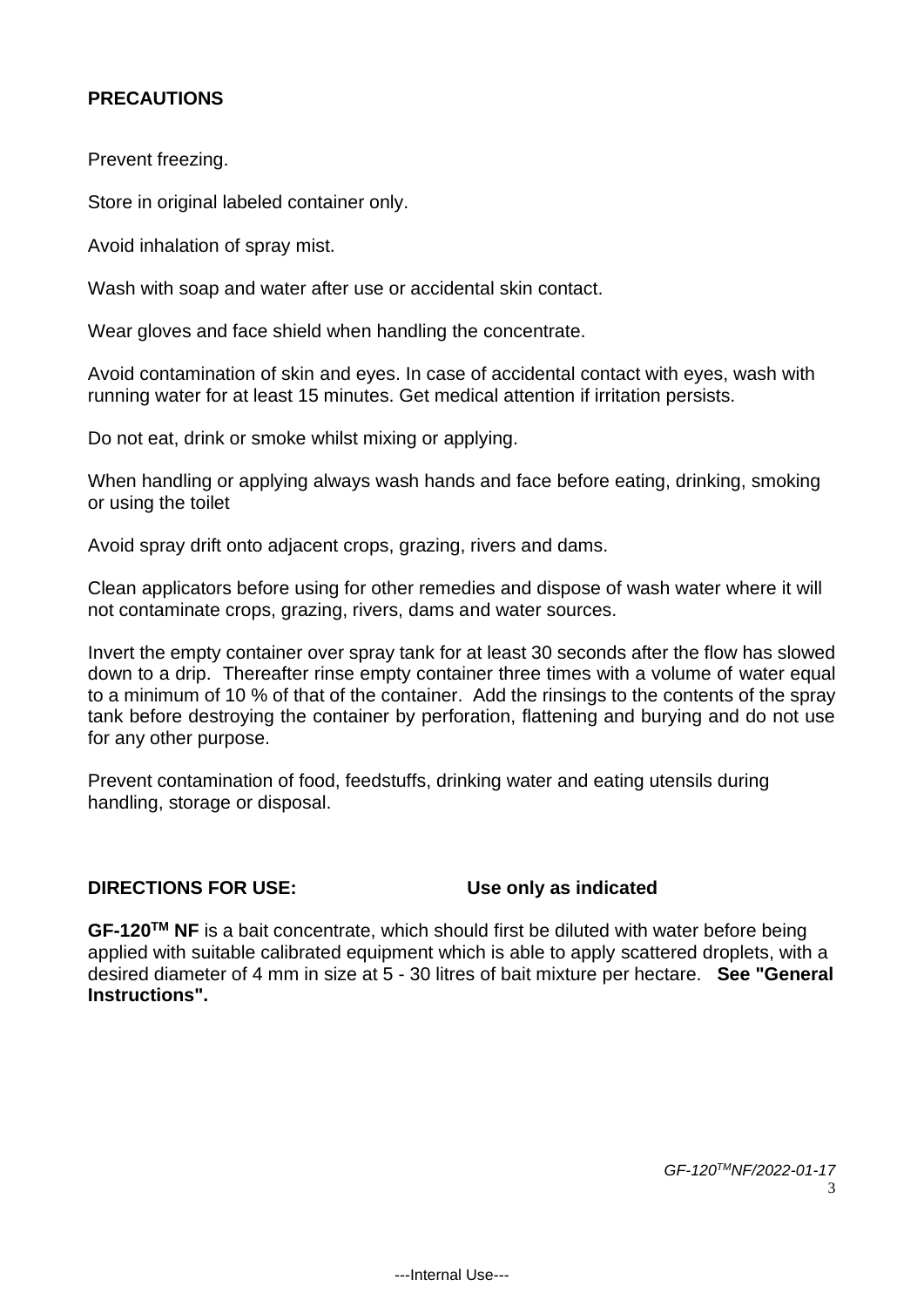#### **Insecticide Resistance Management (IRM)**

The classification scheme of insecticides is based on "mode of action" **GF-120TM NF** is classified as a spinosyn (subgroup 5A) insecticide.

Any insect population may contain individuals naturally resistant to **GF-120TM NF** and other spinosyns. The resistant individuals will eventually dominate the insect population if these insecticides are used repeatedly over long periods or to consecutive generations. **GF-120TM NF** or other spinosyn insecticides may not control these resistant insects. Local experts should be consulted for resistance strategies and specific recommendations. It is recognised that resistance of insects and mites to insecticides and acaricides can also result from enhanced metabolism, reduced penetration or behavioural changes that are not linked to any site of action classification but are specific for individual chemicals or chemical groupings. Despite this, alternation of the compounds from different chemical classes remains a viable anti-resistance management technique.

To delay insecticide resistance

- Avoid the exclusive repeated use of insecticides from the same chemical subgroup.
- Do not use less than recommended label rates of any insecticides.
- Include proven cultural and biological control practices within IRM Programme.

#### **Integrated Pest Management (IPM) Programme:**

**GF-120TM NF** has no significantly harmful effect on parasitic or predatory insects and mites such as ladybirds, lacewings, killer bugs, predatory mites etc and can therefore be recommended for use in IPM programmes in various crops.

#### **GENERAL INSTRUCTIONS:**

#### **Mixing instructions for GF-120TM NF:**

**GF-120TM NF** is specifically formulated to have a high viscosity. This high viscosity of **GF-120TM NF** extends the lifetime of the bait droplets after application and thereby ensures longer activity against fruit flies. All the components in **GF-120TM NF** are soluble in water and when mixed, it will remain in solution. **As a result of the high density of GF-120TM NF compared to water, the mixing must enjoy special attention.**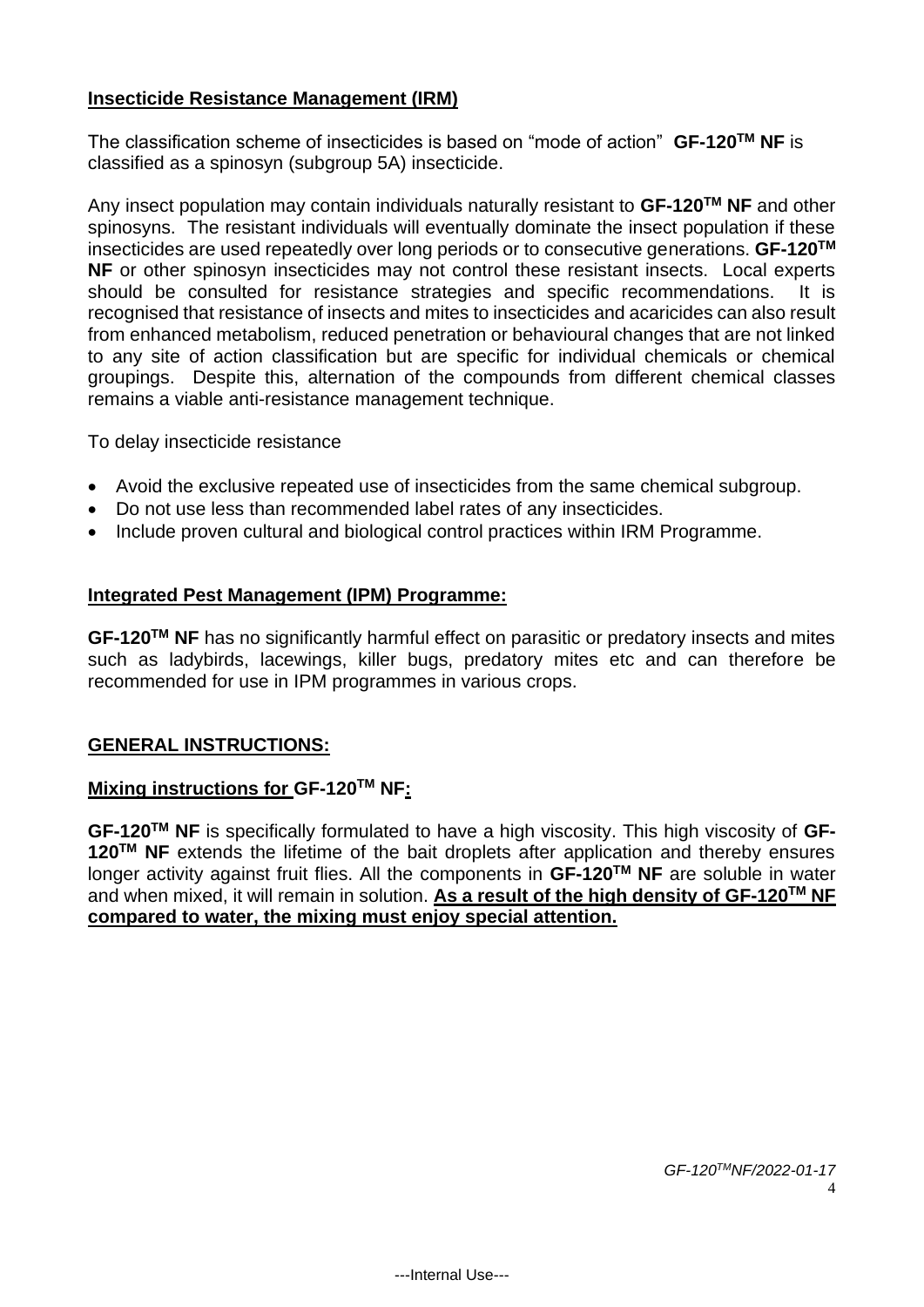Fill the spray tank with water to about half of the total spray volume required. Start agitation and slowly add the required amount of **GF-120TM NF** to the spray tank while filling the spray tank to the required spray volume. Maintain agitation for a further 5 - 10 minutes to ensure that the **GF-120TM NF** is in a homogeneous mixture before application begins. It is important that for the first 20 - 30 minutes after mixing, agitation is continued during application to ensure uniformity of the spray mixture. If the agitation system of the sprayer is not vigorous enough to mix the **GF-120TM NF** properly with the water in the spray tank, rather pre-mix the measured volume of **GF-120TM NF** with at least the same volume of water before it is added to the water in the spray tank. **If this procedure is not followed, the GF-120TM NF will, as a result of its high density, sink to the bottom of the tank without mixing or disolving.**

Do not allow water or spray mixture to back-siphon into the water source. Once diluted, **GF-120TM NF** should be used within 12 hours. Do not mix **GF-120TM NF** bait with any other product – not even wetters, stickers or buffers.

# **Ground Application**

Preferably use purpose built application equipment and techniques to ensure that the **GF-120TM NF** is applied in the most effective manner and at the correct dosage rates per hectare.

As fruit flies tend to seek shelter in protected parts of plants (on the underside of leaves and on the inside of the canopy), an effort must be made to apply the bait to these areas. This way the bait droplets are also protected against direct sunlight and rain. Application must be repeated every 7 - 14 days depending on weather conditions and fruit fly pressure.

Applying **GF-120TM NF** bait at lower volumes and more concentrated droplets is more cost effective.

**Management of rind stippling in susceptible citrus varieties:** Under certain circumstances, some citrus varieties such as mandarins (e.g. Nadorcott) may be susceptible to rind stippling. Incorrect application of **GF-120TM NF** (in particular droplet size – see recommendations under "application to fruit trees") and sooty mould development (associated with delayed drying of bait droplets), may contribute to the development of stippling. Where copper sprays are applied for disease management or as foliar nutrition, blemishes may occur under the **GF-120TM NF** droplets. Aerial baiting with **GF-120TM NF** is the preferred method of application for cultivars susceptible to rind stippling.

#### **Application to Fruit trees:**

**GF-120TM NF** must be applied at a dosage rate of 1 - 1.2 litre in 4 – 29 litres of water (5 - 30 litres of bait mixture) per ha. The concentration of the bait must not be below 1:4 or exceed a ratio of 1:29 (**GF-120TM NF**: water). To reduce the possibility of unsightly droplet marks or development of sooty mould on fruit, a desired diameter of 4 mm should be maintained.

Attempt to apply the bait in scattered droplets to the inside of tree canopies, approximately 1 – 2.5 m above ground level, to at least one side of all trees in a row.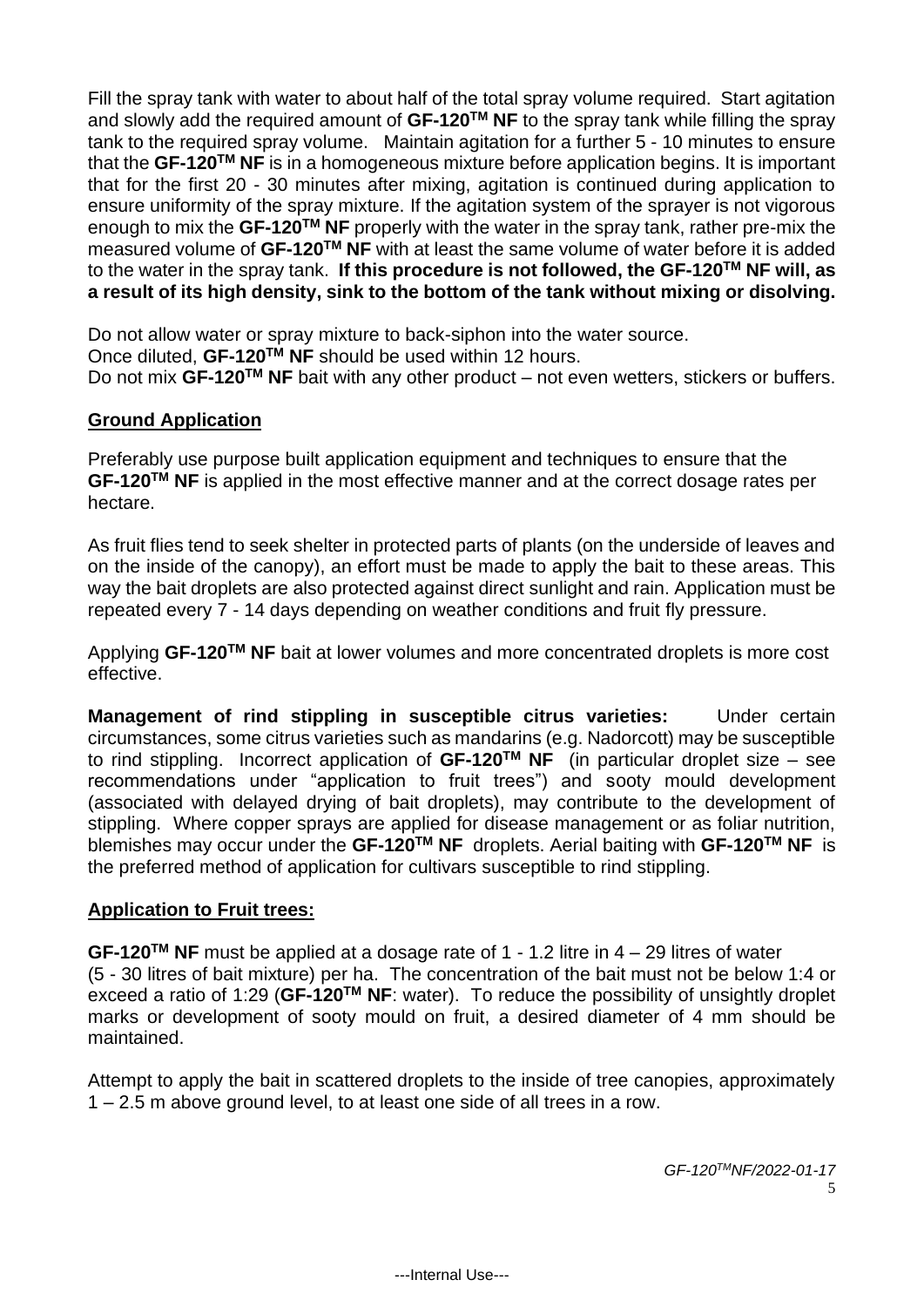When bait is applied to rows on both sides of an interrow at the same time, the following interrow can be skipped. Bait is therefore only applied to one side of each row of trees. To prevent accumulation of bait droplets from consecutive applications on fruit, apply consecutive applications to alternative sides of trees by entering alternative interrows.

Apply the bait within the recommended droplet size and volume per planted hectare by using venturi, impulse pumps or conventional equipment that is equipped with suitable nozzles. Ensure the equipment is correctly calibrated to apply the recommended bait mixture per hectare and that the droplet spectrum complies with requirements as above. Avoid application equipment or application techniques that will result in a cover effect or fusion of bait droplets on fruit.

#### **The following equipment and techniques are recommended for use in fruit tree crops:**

Use equipment that will deliver a thin, solid stream, as will be obtained from nozzle heads equipped with "Spraying Systems" D-1 to D-3 orifice plates without whirl plates used at 1.5 – 5 BAR. Use D-1 at 1.5 – 3,0 BAR, D-2 at 1.5 – 4.0 BAR and D-3 at 2.0 – 5.0 BAR. Point the stream(s) upwards into the fruit tree canopies. When the thin stream(s) make contact with any obstruction (fruit, leaves or branches) it will break up into coarse droplets scattering inside the tree canopies. This method also has the benefit of minimal bait residues accumulating on the outside of tree canopies or fruit, or consecutive bait applications accumulating on the same fruit. It is important that the stream should not be too coarse (as will be obtained when a plate with too big an orifice is used) – the more coarse the stream, the higher the application pressure should be, to obtain the desired effect. The number of nozzles or combination of orifice plates used will depend on the calibration requirements for a specific crop, equipment, ground speed, etc.

**Note:** When recommended rates and droplet size of **GF-120TM NF** bait are exceeded or application techniques resulted in fusion of applied droplets of consecutive applications accumulate on the same area, sooty mould may develop on the accumulated bait.

# **Application to Table grapes and other similarly trellised crops:**

Apply **GF-120TM NF** at a dosage rate of 1 – 1.2 litres per ha in 4 – 29 litres water per ha (5 - 30 litres bait mixture) to the underside of the trellis roof by using the same droplet spectrum and equipment as described for fruit trees. Avoid droplets of the **GF-120TM NF** bait on berries/fruit by directing the application to the under side of the trellis roof, above the bunch/fruit line for slanting trellises and in between the bunch line for overhead trellises. Where bait is applied to rows both sides of the interrow at the same time (as for slanting trellises) the following 2 – 3 interrows can be skipped. Do not skip more than 2 interrows for overhead trelisses where only one side of the interrow is treated. The untreated zone between applications swaths should never exceed 10 metres.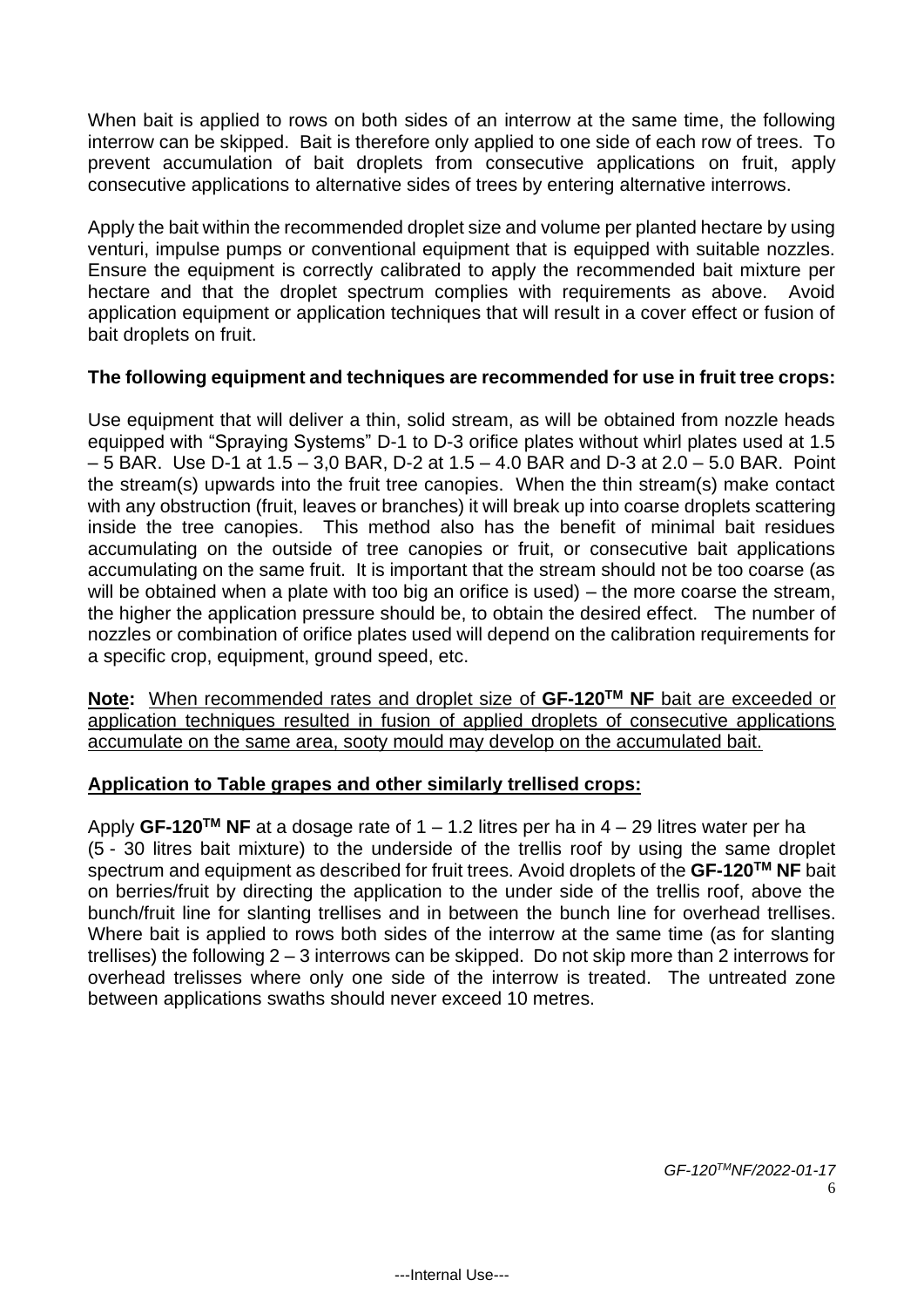#### **General:**

Bait applications against fruit flies should be carried out througout the year with the shorter intervals during the summer months or when monitoring traps indicate an increasing population or when fruit begins to ripen. In summer months, repeat application every 7 - 14 days. Use longer intervals only if fruit fly counts remain very low for an extended period (less than 2 flies per trap over 3 - 4 weeks). During the winter months when populations are normally at their lowest the intervals can be increased to 21 - 28 days. Continue applications for citrus at 7 - 14 day intervals, for as long as there is unharvested fruit on the trees. Apply fruit fly bait during the winter preferably on warm, sunny days. Where applicable apply bait in home gardens, farmyards and homesteads to limit re-infestation from these areas.

#### **Important Note:**

**The effective control of fruit fly numbers by baiting single orchards, vineyards or field crops cannot be guaranteed if fruit fly control is not applied to surrounding orchards, vineyards or field crops. To prevent build up of fruit fly numbers outside unharvested orchards, all orchards or vineyards, including post-harvest orchards, should be kept under a fruit fly control programme until the last fruit/vegetable or grapes have been harvested.**

**Sanitation is also critical to good fruit fly control. Clean picking and removal of fallen or unharvested over-ripe fruit or vegetables is of utmost importance.** 

**The effect of rain:** Although **GF-120TM NF** is more resistant to wash-off from dew or light rain than conventional baits, the efficacy of **GF-120TM NF** will be impaired by persistent cycles or heavy dew, rain or overhead irrigation, and will require a repeat application.

#### **Mixed bait must be used within 12 hours.**

#### **Equipment cleaning:**

#### **Mixing and application equipment must be thoroughly cleaned after use.**

Microbial growth can develop on remaining residues in the equipment providing a contamination source for the next batch and solid material which can clog the nozzels.

A triple rinse with warm water is sufficient. If material had been left in the equipment for 3 or more days, a first rinse with a 0.1% chlorine or bleach solution will remove any bacterial contamination.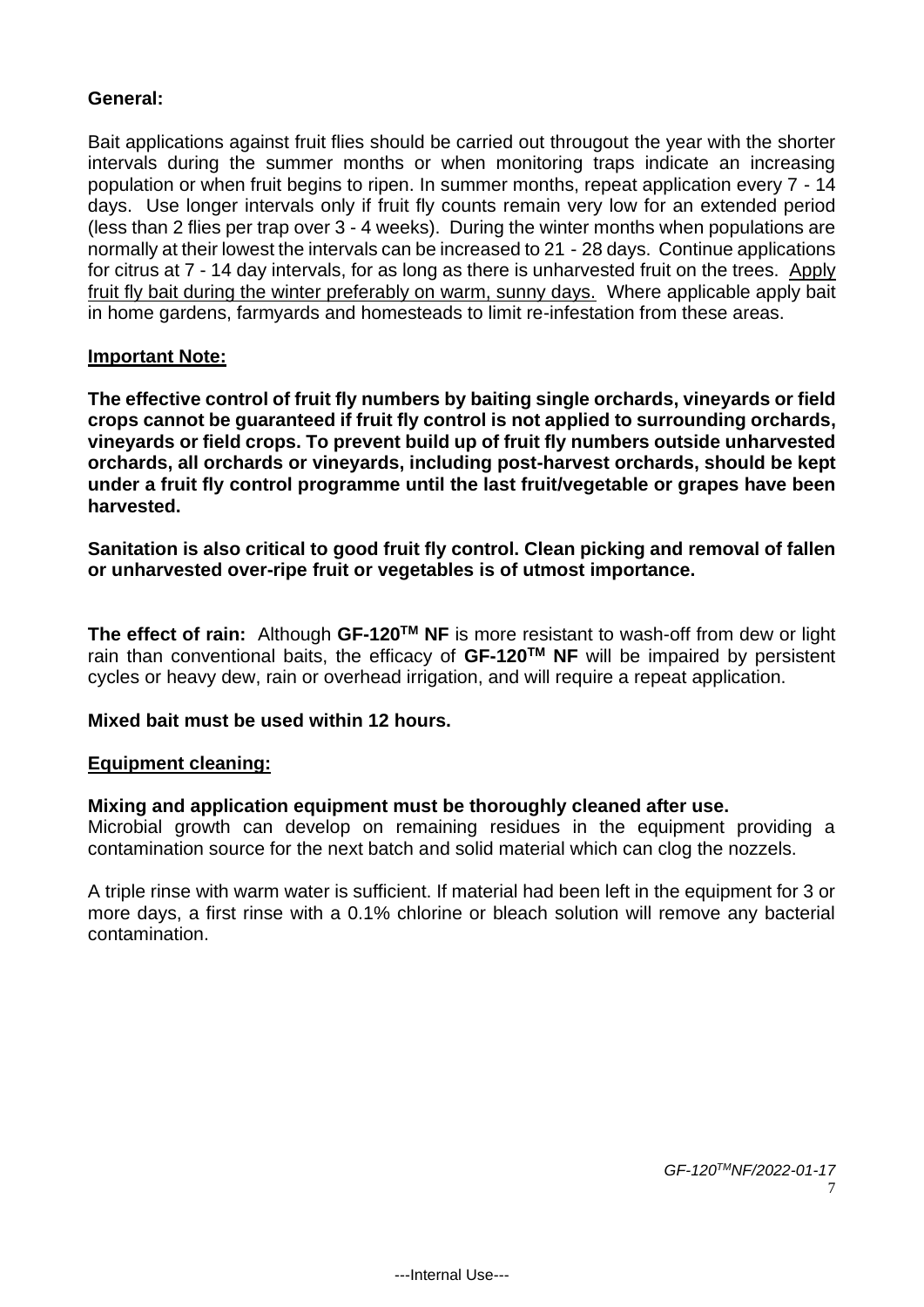# **AERIAL APPLICATION:**

Aerial application may only be done by a registered aerial application operator using a registered and certified calibrated aircraft according to the instructions of SANS Code 10118 (Aerial Application of Agricultural Remedies). It is important to ensure that the spray mixture is distributed evenly over the target area and that the loss of spray material during application is restricted to a minimum. It is therefore essential that the following criteria be met:

#### **Equipment:**

- Use suitable atomising equipment (e.g.hydraulic nozzles) that will produce the desired droplet size to cover the target area and that will ensure the minimum loss of product through drift.
- The operator must use a nozzle set-up that will produce a 1–6 mm or 1000–6000 micron droplet spectrum with the lowest possible relative span.
- All nozzles and atomisers should be positioned within the inner 75 % of the wingspan to prevent droplets from entering the wingtip vortices.

## **Guidelines for nozzles to meet the criteria for aerial application of GF-120TM NF fruit fly bait:**

- ❖ Solid stream spray nozzles orientated to spray in the direction of airflow (180° to the rear), are the most appropriate nozzle types to achieve larger droplets for bait applications with **GF-120TM NF**. **(Nozzles with flat fan or cone spray patterns should not be considered).**
- ❖ For example, the following nozzle types can be considered:
	- a. The most efficient nozzles tested to be used with fixed wing aircraft and helicopters are 15 – 25 cm open stainless steel tubes (or hydraulic tubing). These nozzles can be custom made by using stainless-steel stock or hydraulic tubing with appropriate orifice of  $4 - 8$  mm depending on the craft and operating air speed. The tubes are pressed into modified standard "Spray System" brass bases machined (drilled and reamed) to accommodate the press fit. For more sound fitting the base and stainless-steel tube can be braced at the base. The nozzles are than attached to the standard hydraulic spray valve bodies with the large standard brass nuts
	- b. Nozzles equipped with "Spraying Systems" D-type hollow cone tips without whirl plates and orifice diameter of 3-8 mm. To fit the orifice tips without whirl plates a 2-3 mm thick washer or O-ring should be used as spacer. These nozzle setup works well with gyrocopters when pointing 90° downwards.
	- c. Although "Stream Jet" nozzles, for the application of flowable fertilizers e.g. the SJ3-15 to SJ3-20 or "solid stream" spray nozzles TP0020-55 to TP0030-55 can be considered. However preliminary tests on bigger and faster fixed wing aircraft could not meet the criteria for droplet spectrum or droplet size as required for application criteria below. More evaluation tests still to be done.
	- d. Rotary atomizers used on smaller aircraft, should be adjusted to a slower rotation to produce bigger droplets to meet the criteria below.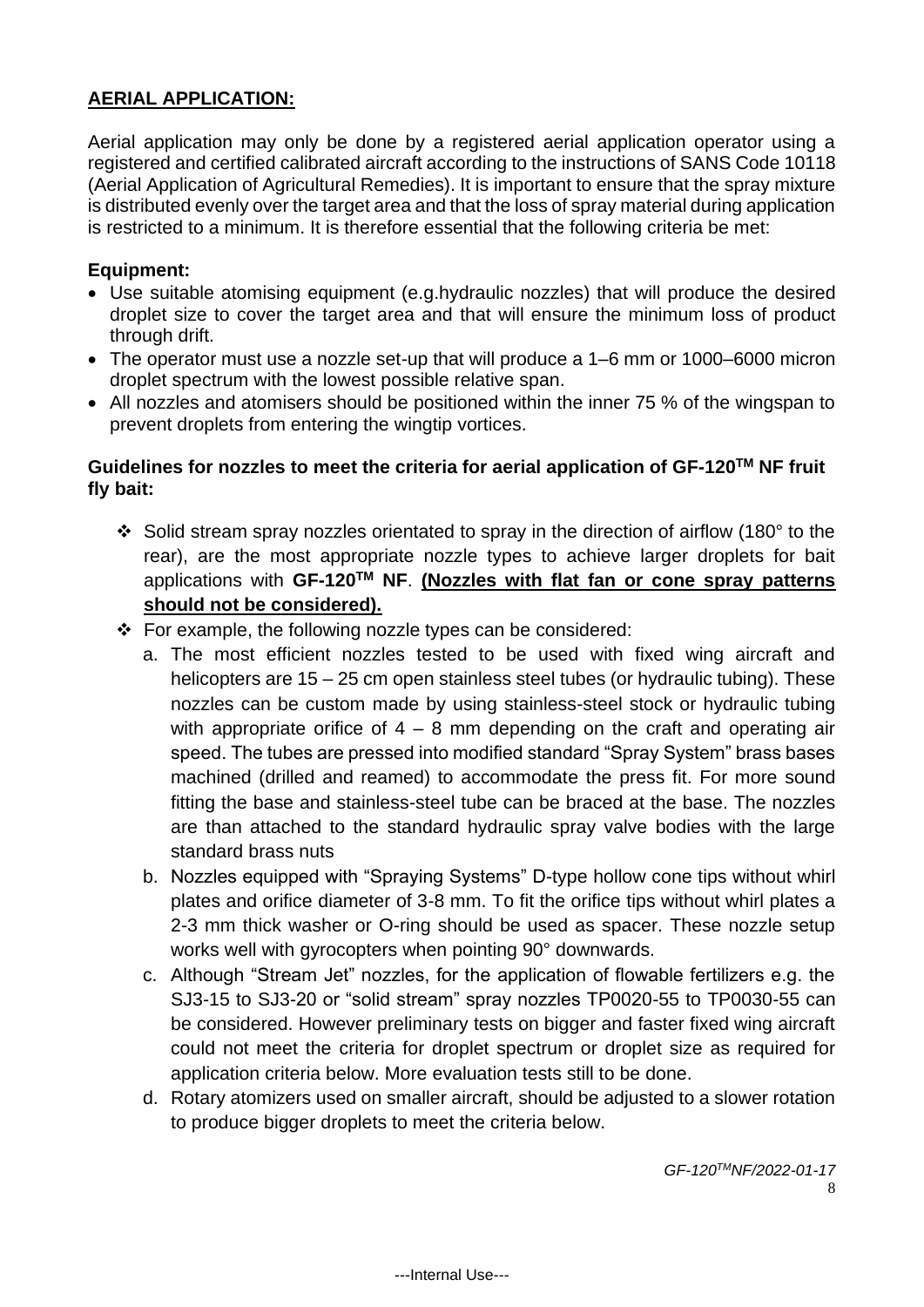- $\div$  The number of spray nozzles may differ from 2 4 per wing (4 8 per spray boom), depending on the required application volume, type and size of aircraft and operating airspeed. All nozzles should be mounted within less than 75% of wing span for fixed wing aircraft and 90% of rotor span for helicopters.
- $\cdot \cdot$  To provide a more direct flow to the nozzles, the filter between pump and spray boom can be removed providing only clean or pre-filtered mixing water is used.
- ❖ Contact the Registration holder for more information about suitable spray nozzles for aerial application of **GF-120TM NF**.

# **Application criteria:** *(The criteria below were developed in cooperation with Fruit Fly Africa for aerial application of* **GF-120TM NF** *in area wide fruit fly control operations)*

- A low volume of  $2 4$  I spray mixture / ha is recommended.
- A droplet spectrum of 1000 6000 $\mu$  (1 6mm) is recommended. Ensure that the droplets smaller than 1000µ is restricted to a minimum. Fruit fly bait droplets act as mini bait stations. Bait droplets smaller than 1000µ cannot be considered as mini bait stations. It is recommended that 80% of the applied volume should be within the spectrum of 2000 - 5000µ.
- Droplet density within recovery swath should be  $100 500 / m^2$  droplets within recommended droplet spectrum.
- The recommended operating height for fixed wing and helicopters mounted with hydraulic nozzles is 25 – 35 m above the target area and for small aircraft with rotary atomizers, 10 – 15m above target area. The higher operating height is more appropriate under wind still conditions while the lower height is recommended for applications under windy conditions.
- Do not apply when the aircraft is in a climb, at the top of a turn or during a dive or when banking.
- Seeing that the swath width for bait application is normally wider than for normal aerial applications as for crop spraying, the effective swath width for bait application should be determined for each aircraft and atomizing equipment to be used. Normally the swath width for aerial fruit fly bait application can be calculated as the average width of the effective droplet recovery swath plus 20m (e.g. 18m effective droplet recovery + 20m = 38m operating swath width)
- Testing and evaluations for appropriate equipment, spray patterns, droplet size and droplet spectrum should only be done by a competent/qualified person.

# **Meteorological restrictions:**

- Do not apply when difference between wet and dry bulb for whirling hygrometer is more than 8°C or moisture reading for a digital meter is more than 40%
- Do not apply when temperature is more than 30°C
- Do not apply when windspeed exceeds 15 km/h
- Do not spray under temperatures conducive for inversion conditions or spray above the inversion layer.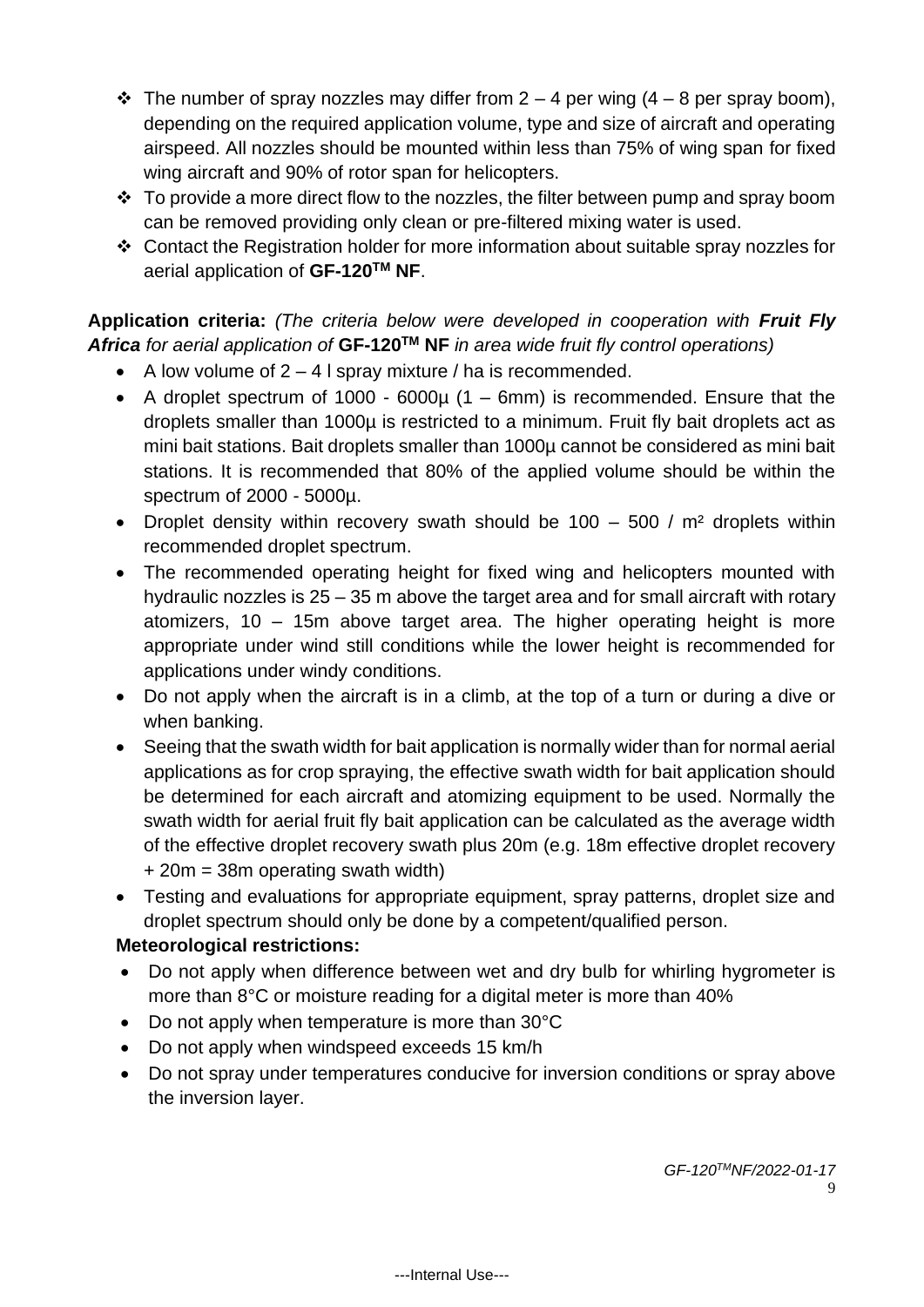# **General:**

- Ensure that areas where bait should be applied are clearly marked and the operator is well informed.
- Get assurance from the operator that above requirements will be met and that the GPS appliance is set for the correct swath width for **GF-120TM NF** bait application

| <b>CROP/PEST</b>                                                                                                                                                                                                                                              | <b>DOSAGE/HA</b>                                                                        | <b>REMARKS</b>                                                                                                                                                                                                                                                                                                                                                                                                                                                                                                                                                                                                                                                                                                                                                                                                                                                                            |
|---------------------------------------------------------------------------------------------------------------------------------------------------------------------------------------------------------------------------------------------------------------|-----------------------------------------------------------------------------------------|-------------------------------------------------------------------------------------------------------------------------------------------------------------------------------------------------------------------------------------------------------------------------------------------------------------------------------------------------------------------------------------------------------------------------------------------------------------------------------------------------------------------------------------------------------------------------------------------------------------------------------------------------------------------------------------------------------------------------------------------------------------------------------------------------------------------------------------------------------------------------------------------|
| <b>ALL FRUIT AND BERRY</b><br><b>CROPS</b><br><b>Mediterranean Fruitfly</b><br>(Ceratitis capitata)<br>Natal Fruitfly (Ceratitis rosa)<br>Marula Fruitfly (Ceratitis<br>cosyra)<br>Olive fly<br>(Bactrocera oleae)<br>Asian fruitfly<br>(Bactrocera invadens) | 1.0 - 1.2 $\ell$<br>GF-120™ NF in<br>4 - 29 / water<br>$(5 - 30 \ell)$ bait<br>mixture) | Apply $GF-120^{TM}$ NF bait as coarse droplets<br>with a desired diameter of 4 mm. Apply a<br>total volume of 5 to 30 litres bait mixture per<br>planted ha. Use only calibrated equipment<br>adapted to meet the application criteria.<br>See "Application to fruit trees" above.<br>Apply as a band of scattered droplets<br>approximately 1 - 2.5 m above ground level<br>to one side of each row of trees. Alternate<br>sides with each consecutive application.<br>Also see "GENERAL INSTRUCTIONS"<br>above.<br>Repeat bait applications at least every 7 -<br>14 days depending on population pressure.<br>Use shorter intervals on ripening fruit.<br>Treat all susceptible orchards, vineyards<br>and border plants.<br>Keep all surrounding post-harvest orchards<br>and vineyards under a fruit fly control<br>programme until at least all susceptible<br>crops are harvested. |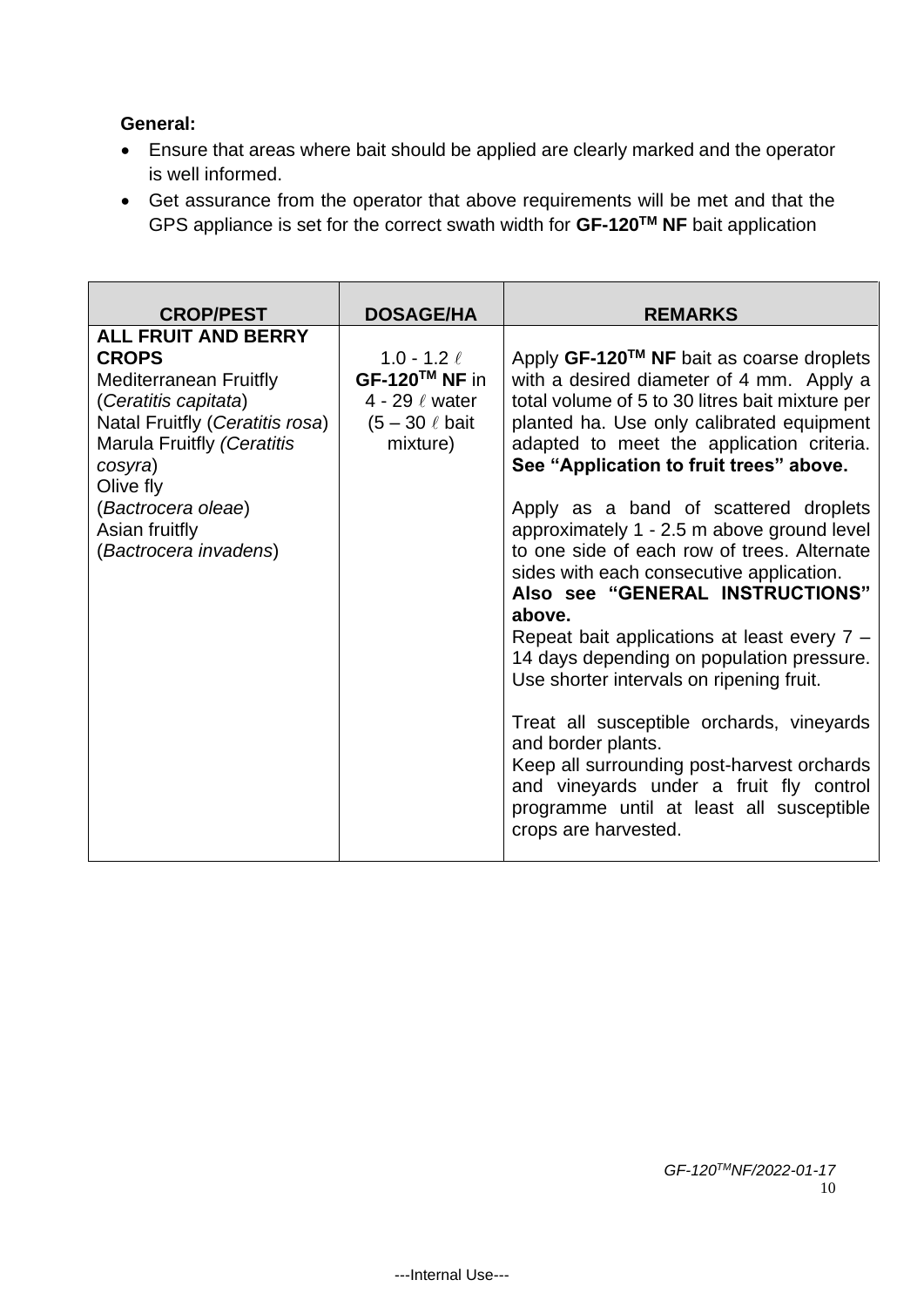| <b>CROP/PEST</b>                                                                                                                                                                                                                                                                      | <b>DOSAGE/HA</b>                                                                                     | <b>REMARKS</b>                                                                                                                                                                                                                                                                                                                                                                                                                                                                                                                                                                                                                                                                                                                                             |
|---------------------------------------------------------------------------------------------------------------------------------------------------------------------------------------------------------------------------------------------------------------------------------------|------------------------------------------------------------------------------------------------------|------------------------------------------------------------------------------------------------------------------------------------------------------------------------------------------------------------------------------------------------------------------------------------------------------------------------------------------------------------------------------------------------------------------------------------------------------------------------------------------------------------------------------------------------------------------------------------------------------------------------------------------------------------------------------------------------------------------------------------------------------------|
| <b>TABLE GRAPES, WINE</b><br><b>GRAPES AND OTHER</b><br><b>TRELLISED FRUIT</b><br><b>CROPS</b><br><b>Mediterranean Fruitfly</b><br>(Ceratitis capitata)<br>Natal Fruitfly (Ceratitis rosa)<br>Marula Fruitfly (Ceratitis<br>cosyra)<br><b>Asian Fruitfly</b><br>(Bactrocera invadens) | 1.0 - 1.2 $\ell$<br>GF-120™ NF in<br>$4 - 29$ litre water<br>$(5 - 30 \ell)$ bait<br>mixture per ha) | Apply GF-120 <sup>™</sup> NF in a total volume of 5 to<br>30 litres bait mixture per planted ha as<br>coarse droplets with a desired diameter of 4<br>mm. Use only calibrated equipment adapted<br>to comply with application requirements.<br>"General instructions"<br>(See<br>and<br>"Applications to table grapes" above).                                                                                                                                                                                                                                                                                                                                                                                                                             |
|                                                                                                                                                                                                                                                                                       |                                                                                                      | <b>TABLE</b><br><b>GRAPES</b><br><b>AND</b><br><b>OTHER</b><br><b>TRELLISED FRUIT CROPS: Do not apply</b><br>bait directly onto the Grape bunches or fruit.<br>Treat at least every second to third row<br>applying the bait to the under side of the<br>trellis roof. Avoid splashes (droplets) on the<br>berries/fruit, by directing application above<br>the bunch/fruit line to the leaf canopy for<br>slanting trellises and between bunch/fruit<br>lines for overhead trellises. The solid<br>method<br>described<br>under<br>stream<br>"Applications to fruit trees" can be<br>considered providing nozzles with small<br>orifice diameters are used at relative high<br>pressure.<br>Alternate<br>with<br>each<br>rows<br>consecutive application. |
|                                                                                                                                                                                                                                                                                       |                                                                                                      | <b>WINE GRAPES:</b> Treat both sides of every<br>second or third interrow depending on fruit<br>fly pressure. Use the solid stream method<br>described under "Applications to fruit<br>trees". The solid stream should be applied<br>directly into the leaf canopy at relatively high<br>pressure to ensure breaking up of the solid<br>stream into smaller droplets on the inside of<br>canopy, when leaves<br><b>or</b><br>other<br>leaf<br>obstructions are struck. Alternate rows with<br>each concecutive application.<br>Repeat applications at least every $7 - 14$<br>days depending on population pressure.<br>Use the shorter interval on ripening grapes.<br>Treat all susceptible orchards, vineyards<br>and border plants.                    |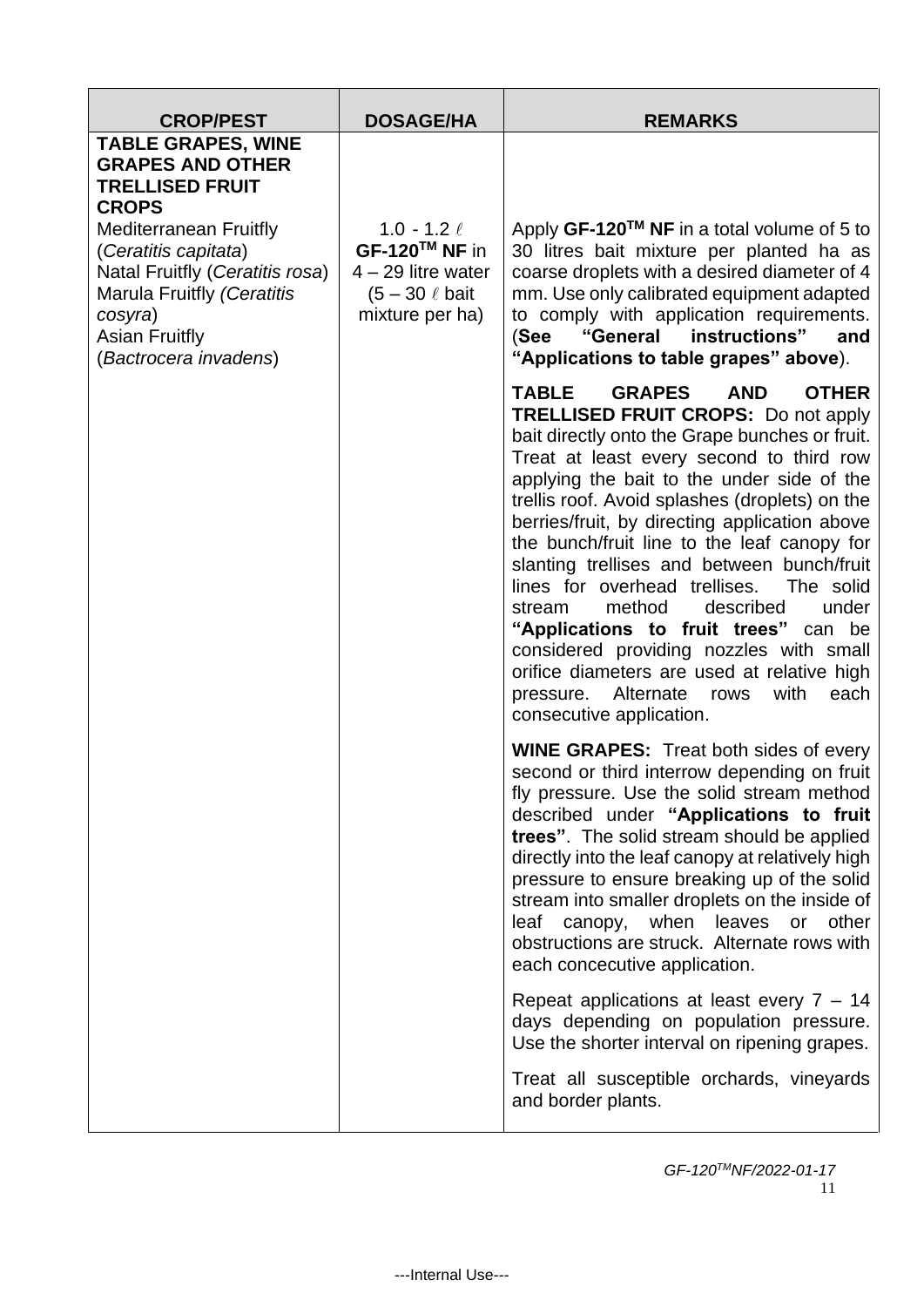| <b>CROP/PEST</b>                                                                                                                                                                                                                              | <b>DOSAGE/HA</b>                                                                                  | <b>REMARKS</b>                                                                                                                                                                                                                                                                                                                                                                                                                                    |
|-----------------------------------------------------------------------------------------------------------------------------------------------------------------------------------------------------------------------------------------------|---------------------------------------------------------------------------------------------------|---------------------------------------------------------------------------------------------------------------------------------------------------------------------------------------------------------------------------------------------------------------------------------------------------------------------------------------------------------------------------------------------------------------------------------------------------|
| <b>TABLE GRAPES, WINE</b><br><b>GRAPES AND OTHER</b><br><b>TRELLISED FRUIT</b><br><b>CROPS (cont.)</b>                                                                                                                                        |                                                                                                   | Keep all surrounding post-harvest orchards<br>and vineyards under a fruit fly baiting<br>programme until at least all susceptible<br>crops are harvested.                                                                                                                                                                                                                                                                                         |
| <b>ALL CUCURBIT CROPS</b><br>Pumpkin flies (Dacus spp.)<br><b>Asian Fruitfly</b><br>(Bactrocera invadens)                                                                                                                                     | 1.0 - 1.2 $\ell$<br>GF-120™ NF in<br>4 - 29 litre water<br>$(5 - 30 \ell$ bait<br>mixture per ha) | Apply GF-120™ NF as coarse droplets with<br>a desired diameter of 4 mm on bearing<br>plants. Apply a total of 5 to 30 litres bait<br>mixture per planted ha. Use only calibrated<br>equipment adapted to meet the application<br>criteria.                                                                                                                                                                                                        |
|                                                                                                                                                                                                                                               |                                                                                                   | Traverse land in straight lines, apply as spot<br>spray of 40 - 120 $m\ell$ at 4 m intervals. Lines<br>should be 10 m apart. This will bring about<br>the application of 250 spot treatments per<br>hectare.<br>See "GENERAL INSTRUCTIONS" above                                                                                                                                                                                                  |
|                                                                                                                                                                                                                                               |                                                                                                   | Also treat susceptible fields, orchards and<br>vineyards as well as border plants in vicinity<br>of Cucurbit field.                                                                                                                                                                                                                                                                                                                               |
| <b>ALL VEGETABLE CROPS</b><br><b>INCLUDING TOMATOES</b><br>Mediterranean fruit fly<br>(Ceratitis capitata)<br>Natal fruit fly<br>(Ceratitis rosa)<br>Marula fruit fly<br>(Ceratitis cosyra)<br><b>Asian Fruitfly</b><br>(Bactrocera invadens) | $1 - 1.2 \ell$<br>GF-120™ NF in<br>4 - 29 litres water<br>$(5 - 30 \ell)$ bait<br>mixture per ha) | Apply GF-120™ NF as coarse droplets with<br>a desired diameter of 4 mm on bearing<br>plants. Apply a total of $5 - 30$ litres bait<br>mixture per planted hectare. Use only<br>calibrated equipment adapted to meet the<br>application criteria.<br>Repeat applications at least every $7 - 14$<br>days depending on population pressure.<br>Use shorter intervals on ripening fruit.<br>Use equipment that will deliver a thin, solid<br>stream. |
|                                                                                                                                                                                                                                               |                                                                                                   |                                                                                                                                                                                                                                                                                                                                                                                                                                                   |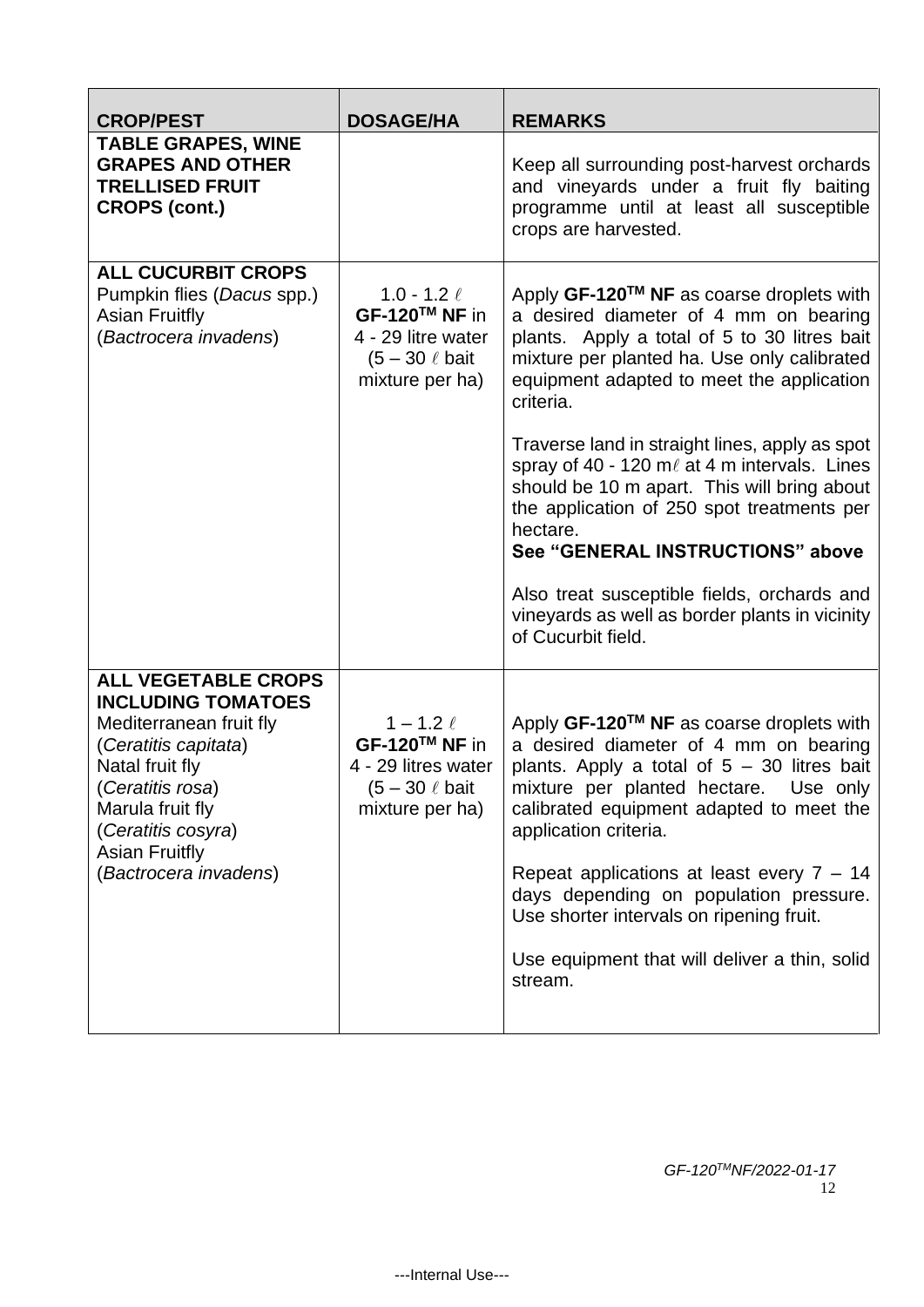| <b>CROP/PEST</b>                                                                                                                                          | <b>DOSAGE/HA</b>                                                                                     | <b>REMARKS</b>                                                                                                                                                                                                                                                                                                                                                                                                                                                                                                                                                                                                                                                                                      |
|-----------------------------------------------------------------------------------------------------------------------------------------------------------|------------------------------------------------------------------------------------------------------|-----------------------------------------------------------------------------------------------------------------------------------------------------------------------------------------------------------------------------------------------------------------------------------------------------------------------------------------------------------------------------------------------------------------------------------------------------------------------------------------------------------------------------------------------------------------------------------------------------------------------------------------------------------------------------------------------------|
| <b>ALL VEGETABLE CROPS</b><br><b>INCLUDING TOMATOES</b><br>(cont.)<br><b>TOMATOES AND</b><br><b>PEPPERS</b><br>for 0 day pre-harvest<br>interval.         |                                                                                                      | For trellised tomatoes: Treat one side of<br>each row with bait mixture, apply in a thin<br>band.<br><u>All row vegetable crops including factory</u><br>tomatoes (not trellised): Apply GF-120™<br>NF on bearing plants. Traverse land in<br>straight lines, apply as spot spray of 40 -<br>120 m/ at 4 m intervals. Lines should be 10<br>m apart. This will bring about the application<br>of 250 spot treatments per hectare.<br>See "General instructions" above. Also<br>treat susceptible fields that are in close<br>proxcinity as well as harvested fields.                                                                                                                                |
| <b>AERIAL APPLICATION:</b><br><b>ALL CROPS MENTIONED</b><br><b>ABOVE</b><br><b>STONE, POME AND</b><br><b>GRAPES</b><br>for 0 day pre-harvest<br>interval. | 1 ℓ GF-120 <sup>TM</sup> NF<br>٠<br>$1 - 3 \ell$ water<br>$(2 - 4 \ell \text{ bait})$<br>mixture/ha) | The GF-120™ NF must be thoroughly<br>mixed with the water before loading into<br>hopper of the aircraft.<br>The periphery of orchards and vineyards<br>(approx. 30 m), as well as any adjacent<br>source of fruit fly infestation, should also be<br>sprayed where possible.<br>The timing of the first application and the<br>intervals<br>between<br>sprays<br>be<br>must<br>determined by weekly fruit fly trap counts.<br><b>NOTE:</b><br>*Rain within a day or two after application<br>may reduce the residual effect of the bait.<br>*The larger the area treated at the same<br>time the better the control achieved will be.<br>*See "Aerial application" under "General<br>instructions". |

#### **Local Emergency No: +27(0)82-895-0621 (SA only) 24 Hour Emergency Tel No: +32-3-575-5555 Information Hotline Tel No: +27(0)12) 683-5700**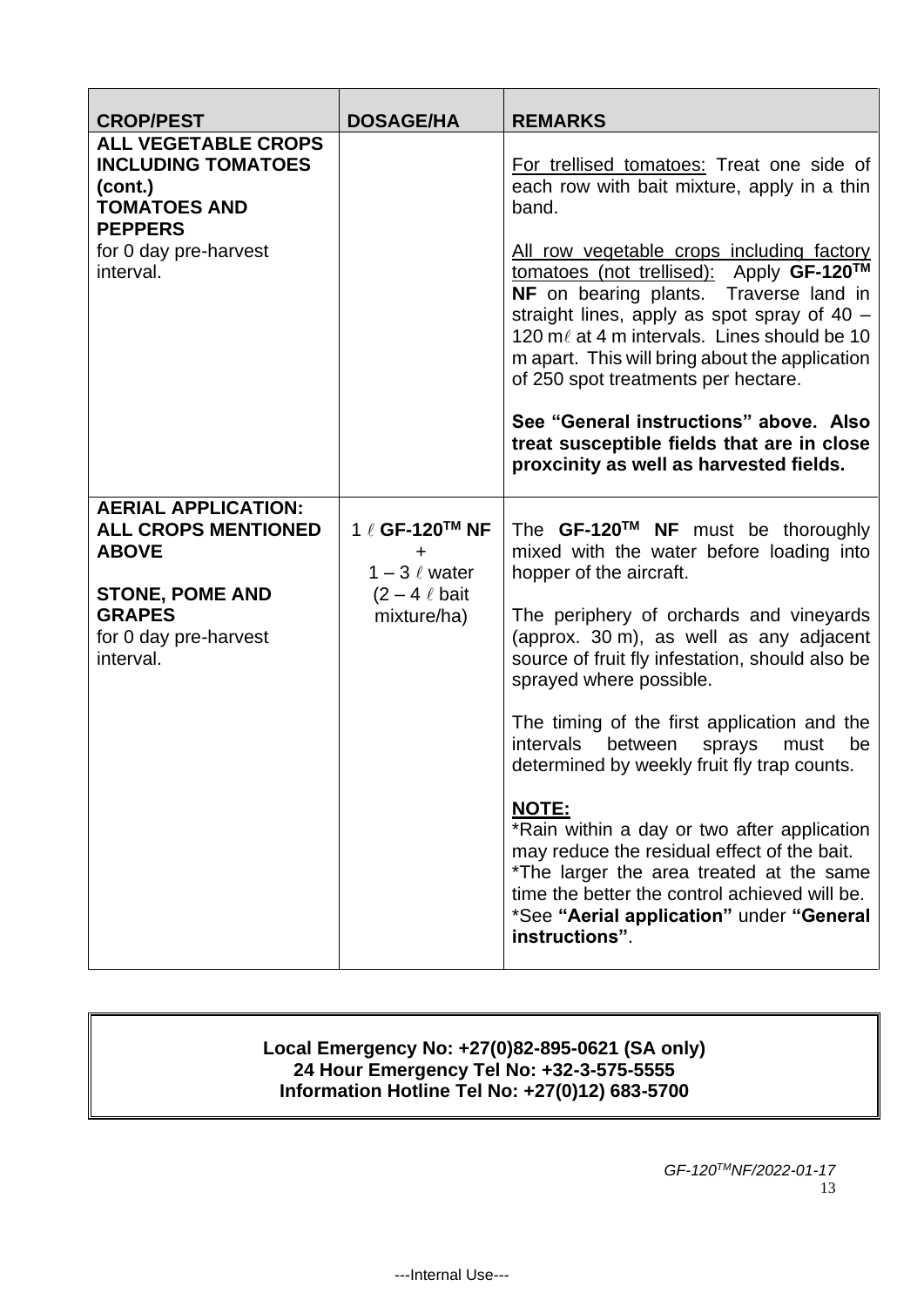#### **WAARSKUWINGS**

**Onthoudingsperiode -** Minimum tyd wat tussen die laaste toediening en oes moet verstryk:

| Kernvrugte, steenvrugte, druiwe, |  |
|----------------------------------|--|
|                                  |  |

- Hanteer die produk versigtig.
- Mag moontlike ligte oogirritasie veroorsaak.
- Hierdie produk is matig giftig vir vis en giftig vir ander waterorganismes. Moenie oor oop waterbronne toedien nie
- Voordelige Insekte:

"Relatief skadeloos vir bye"

- ❖ **GF-120TM NF** is relatief veilig vir kontak met bye
- ❖ **GF-120TM NF** stel 'n ammoniak-agtige verbinding vry wat vrugtevlieë aanlok maar afwerend is vir bye. Dit is dus hoogs onwaarskynlik dat bye aangelok en deur die lokaas gedood sal word.
- ❖ Moet egter nie direk op kolonies of aktiewe bye toedien nie.

**GF-120TM NF** is relatief veilig (skadeloos) vir voordelige insekte soos Parasiete, Predatormyte, Coccinellidae en Neuroptera.

- Berg in 'n koel droë plek en verwyderd vanaf voedsel en veevoer.
- Hou buite bereik van kinders, oningeligte persone en diere.

**Lugtoediening:** Verwittig alle inwoners in die onmiddellike omgewing van die gebied wat bespuit gaan word en reik die nodige waaskuwings uit. Moet nie oor aangrensende gebiede, of oor water spuit, of die spuitnewel daarheen laat wegdryf nie.

**Alhoewel hierdie middel omvattend onder 'n groot verskeidenheid toestande getoets is, waarborg die registrasiehouer nie dat dit onder alle toestande doeltreffend sal wees nie, aangesien die werking en effek daarvan beïnvloed kan word deur faktore soos abnormale klimaats- en bergingstoestande; kwaliteit van verdunningswater; verenigbaarheid met ander stowwe wat nie op die etiket aangedui is nie en die voorkoms van weerstand van die plaag teen die betrokke middel sowel as die metode, tyd en akkuraatheid van toediening. Verder aanvaar die registrasiehouer nie verantwoordelikheid vir skade aan gewasse, plantegroei, die omgewing of vir nadelige effek op mens of dier of vir 'n gebrek aan prestasie van die betrokke middel as gevolg van die versuim van die gebruiker om etiketaanwysings na te kom of as gevolg van die ontstaan van toestande wat nie kragtens die registrasie voorsien kon word nie. Raadpleeg die verskaffer in die geval van enige onsekerheid.**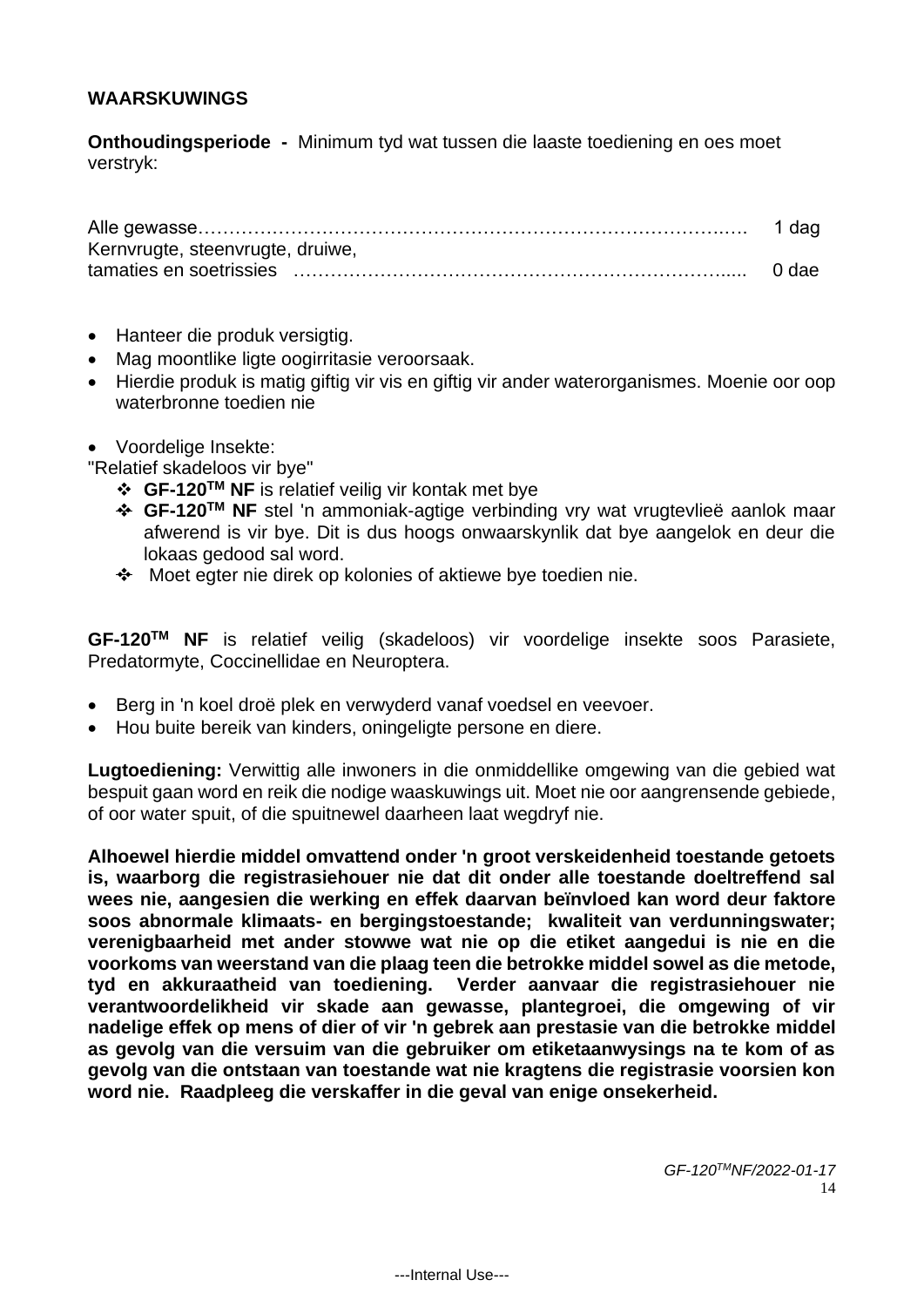## **VOORSORGMAATREëLS**

- Voorkom bevriesing
- Berg altyd in die oorspronklike ge-etiketeerde houer.
- Vermy die inaseming van spuitnewel.
- Was met water en seep in geval van toevallige kontak met vel.
- Dra handskoene en 'n gesigskerm wanneer konsentraat hanteer word.
- Vermy vel- en oogkontaminasie. In geval van toevallige oogkontak, spoel oë met lopende water vir ongeveer 15 minute. Verkry mediese hulp indien oogirritasie nie sou opklaar nie.
- Moenie eet, drink of rook terwyl gemeng of toegedien word nie.
- Tydens vermenging of toediening moet die hande en gesig altyd gewas word voordat geëet, gedrink, gerook of die toilet besoek word.
- Vermy wegdrywing van spuitnewel na aangrensende gewasse, weidings, riviere of damme.
- Maak toerusting skoon voordat vir ander middels gebruik word en gooi spoelwater weg waar dit nie gewasse, weiding, riviere, damme en waterbronne sal besoedel nie.
- Ledig leë houers deur dit vir ongeveer 30 sekondes omgekeer te hou oor spuittenk totdat die uitvloei van die inhoud tot 'n stadige drup verlangsaam. Spoel die leë houer daarna drie maal uit met water gelykstaande aan ongeveer 10 % van die volume van die houer en voeg die spoelwater by die inhoud van die spuittenk. Vernietig die leë houer deur gate in te kap, plat te slaan en te begrawe. Moet nooit leë houers vir enige ander doel aanwend nie.
- Voorkom die besoedeling van voedsel, voer, drinkwater en eetgerei tydens opberging, hantering en wegdoening.

# **GEBRUIKSAANWYSINGS: Gebruik slegs soos aangedui.**

**GF-120TM NF** is 'n konsentraat lokmiddel wat eers met water verdun moet word voordat dit met geskikte en gekalibreerde toerusting in verspreide druppels met 'n gewenste druppelgrootte van 4 mm deursnee teen 5 - 30 liter lokaasmengsel per ha aangewend word. **Sien "Algemene Instruksies"**.

> *GF-120TMNF/2022-01-17* 15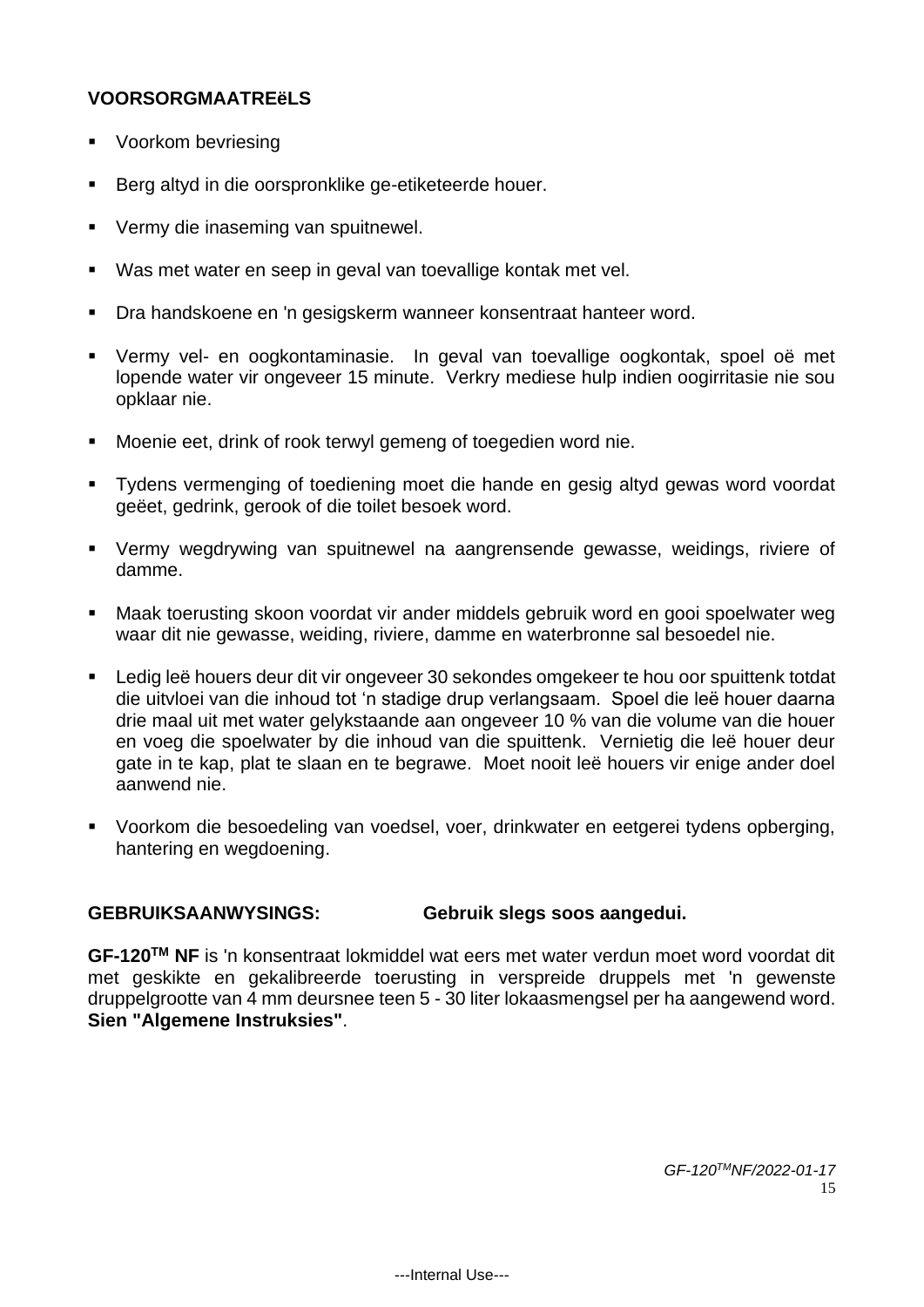#### **Weerstandsbestuur van insekmiddels**

Insekdoders word geklassifiseer op grond van hul werkingswyse. ("Mode of Action"). **GF-120TM NF** is geklassifiseer as 'n spinosin (subgroep 5A) insekdoder.

Enige insekpopulasie mag individue met 'n natuurlike weerstand teen **GF-120TM NF** of ander insekdoders binne dieselfde chemiese groep insluit. Indien **GF-120TM NF**, of insekdoders van dieselfde chemiese groep, herhaaldelik oor lang periodes, of teen opeenvolgende generasies van insekte aangewend word, sal die weerstandbiedende individue uiteindelik oorheersend in die populasie voorkom. Hierdie weerstandbiedende insekte sal nie deur **GF-120TM NF**, of ander insekdoders binne dieselfde chemiese groep, beheer word nie. Lokale kundiges moet oor 'n weerstandstrategie of oor aanbevelings in die verband geraadpleeg word. Dit is bekend dat weerstand van insekte en myte teen insek- en mytdoders ook kan ontstaan as gevolg van verhoogde metabolisme, verlaagde penetrasie of veranderde gedragspatroon. Hierdie tipe weerstand hou nie verband met enige werkingswyseklassifikasie nie, maar sal spesifiek wees tot 'n bepaalde middel of chemiese groepering. Ten spyte van bogenoemde, bly die afwisseling van middels tussen verskillende chemiese groepe steeds 'n lewensvatbare anti-weerstandstegniek.

Om insekweerstand te vertraag

- Vermy die eksklusiewe gebruik van insekdoders van dieselfde subgroep.
- Moenie insekdoders teen laer dosisse, as wat op die etiket voorgeskryf word, aanwend nie.
- Sluit ook ander bewese landboukundige of biologiese beheerpraktyke by Weerstandsbestuursprogramme in.

# **Geïntegreerde Plaagbestuursprogram (GPB)**

**GF-120TM NF** het nie 'n beduidend nadelige invloed op parasietiese en predatoriese insekte en myte soos skilpadkewers, goudogies, roofwantse, predatoriese myte, ens. nie en kan daarom in GPB programme van verskeie gewasse aanbeveel en gebruik word.

# **ALGEMENE lNSTRUKSIES:**

#### **Menginstruksies vir GF-120TM NF:**

**GF-120TM NF** is spesifiek geformuleer om 'n hoë viskositeit te hê. Die hoë viskositeit van **GF-120TM NF** verleng die leeftyd van die lokaasdruppels na toediening en verseker sodoende langer aktiwiteit teen vrugtevlieë. Al die bestanddele in **GF-120TM NF** is egter oplosbaar in water en wanneer dit eenmaal vermeng is sal dit in oplossing bly. **As gevolg van die hoë digtheid van GF-120TM NF in verhouding met die van water, moet die vermenging met water spesiale aandag geniet.**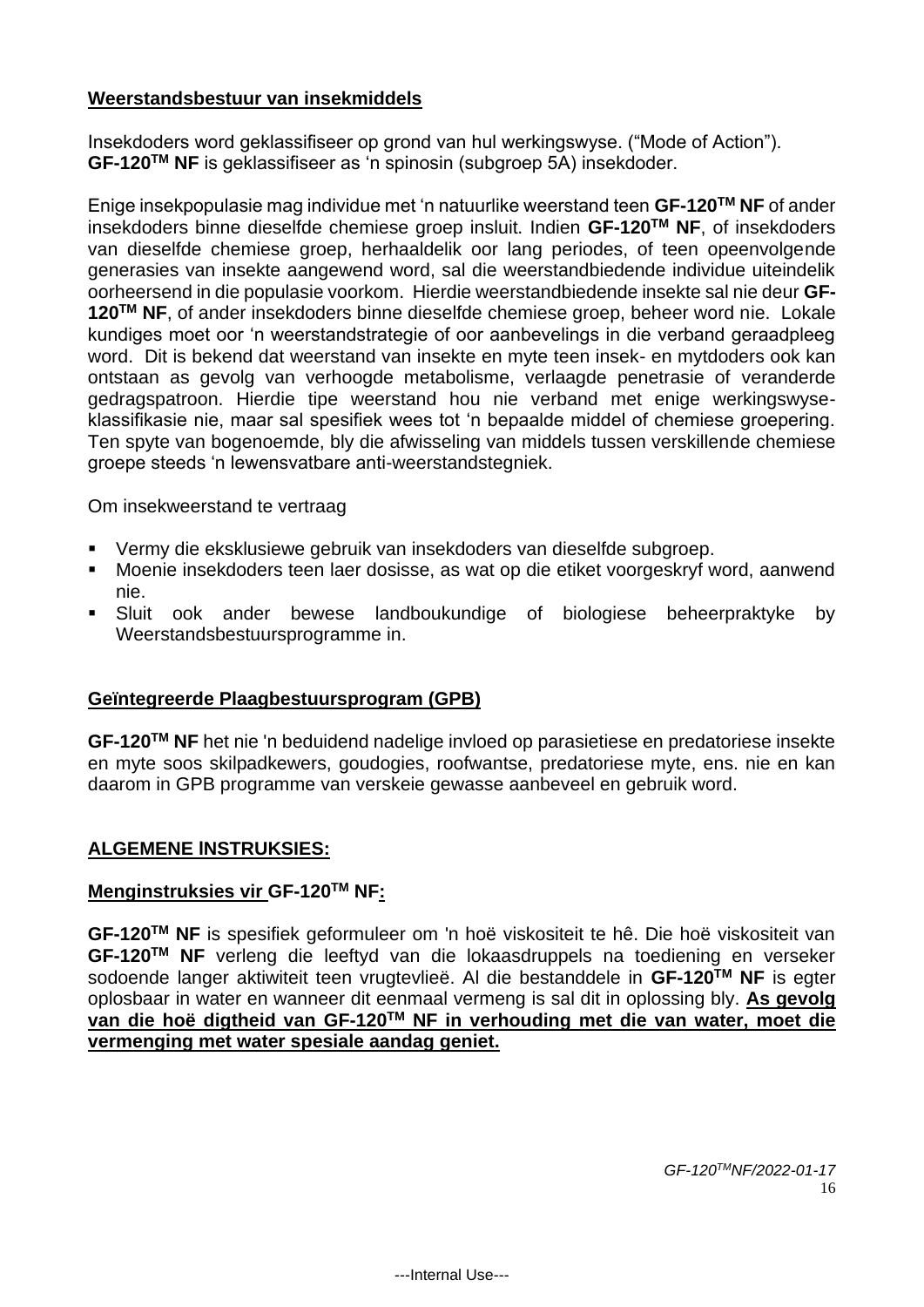Vul die spuittenk tot die helfte van die totale volume water benodig. Voeg die verlangde hoeveelheid **GF-120TM NF** stadig in die spuittenk by terwyl die water aanhoudend geroer word en die tenk tot die verlangde volume gevul word. Handhaaf roering vir 'n verdere 5 - 10 minute om te verseker dat die **GF-120TM NF** in 'n homogene oplossing is voordat toediening 'n aanvang neem. Dit is noodsaaklik dat die oplossing vir ongeveer 20 - 30 minute na aanvanklike vermenging steeds geroer word. Indien die spuittenk nie oor 'n sterk roermeganisme beskik nie, is dit raadsaam om die afgemete volume **GF-120TM NF** eers vooraf met dieselfde volume water te vermeng voordat dit by die water in die spuittenk gevoeg word. **(Indien hierdie prosedure nie gevolg word nie sal die GF-120TM NF as gevolg van die hoër digtheid as die water, na die bodem van die tenk afsak sonder om met die water te vermeng of daarin op te los).** Vermy die terugvloei van water of spuitmengsel na die waterbron.

Na vermenging moet **GF-120TM NF** binne 12 uur gebruik word.

#### **GF-120TM NF lokmiddel moet met geen ander middel vermeng word nie - ook nie met benattings-, kleef- of buffermiddels nie.**

# **Grondtoediening**

Om optimum effektiwiteit van **GF-120TM NF** te verseker moet verkieslik van doelgerigte toedieningsapparate en tegnieke gebruik gemaak word om te verseker dat die regte dosis van **GF-120TM NF** per ha, op die mees doeltreffende wyse toegedien word.

Aangesien vrugtevlieë geneig is om meer beskutte dele van plante op te soek, moet gepoog word om die lokaas aan die onderkant van blare of op die binneste blaredek toe te dien. Sodoende, word die lokaasdruppels ook teen direkte sonlig en reën beskerm. Afhangend van weerstoestande en vrugtevliegdruk, moet toedienings elke 7 - 14 dae herhaal word. Die toediening van **GF-120TM NF** in laer volumes en meer gekonsentreerde druppels is meer koste-effektief.

**Bestuur van stippelletsels op die skil by gevoelige sitruskultivars:** Sekere sitruskultivars soos mandarynsoorte (bv. Nadorcott) mag onder sekere omstandighede vatbaar wees vir die vorming van stippelletsels. Foutiewe toediening (sien aanbevelings onder "Toediening op vrugtebome"), veral foutiewe druppelgrootte, en die ontwikkeling van roetskimmel geassosiëer met stadige droogword van **GF-120TM NF** druppels, mag bydra tot die ontwikkeling van stippelskade. Waar koperprodukte vir siektebestuur of as blaarvoeding toegedien word, kan letsels onder die **GF-120TM NF** druppels voorkom. Lugtoediening is die voorkeur toedieningsmetode vir **GF-120TM NF** by kultivars wat vatbaar is vir stippelletsels.

# **Toediening op vrugtebome:**

**GF-120<sup>™</sup> NF** moet teen 1.0 – 1.2 liter in 4 – 29 liter water (5 – 30  $\ell$  lokaasmengsel) per ha toegedien word. Die konsentrasie van die lokaas moet nie hoër as 1:4 of laer as 1:29 (**GF-120TM NF**:water) wees nie. Om die moontlikheid van onooglike druppelvlekke of die ontwikkeling van roetskimmel op vrugte te verlaag, moet 'n gewenste druppelgrootte van 4 mm deursnee gehandhaaf word.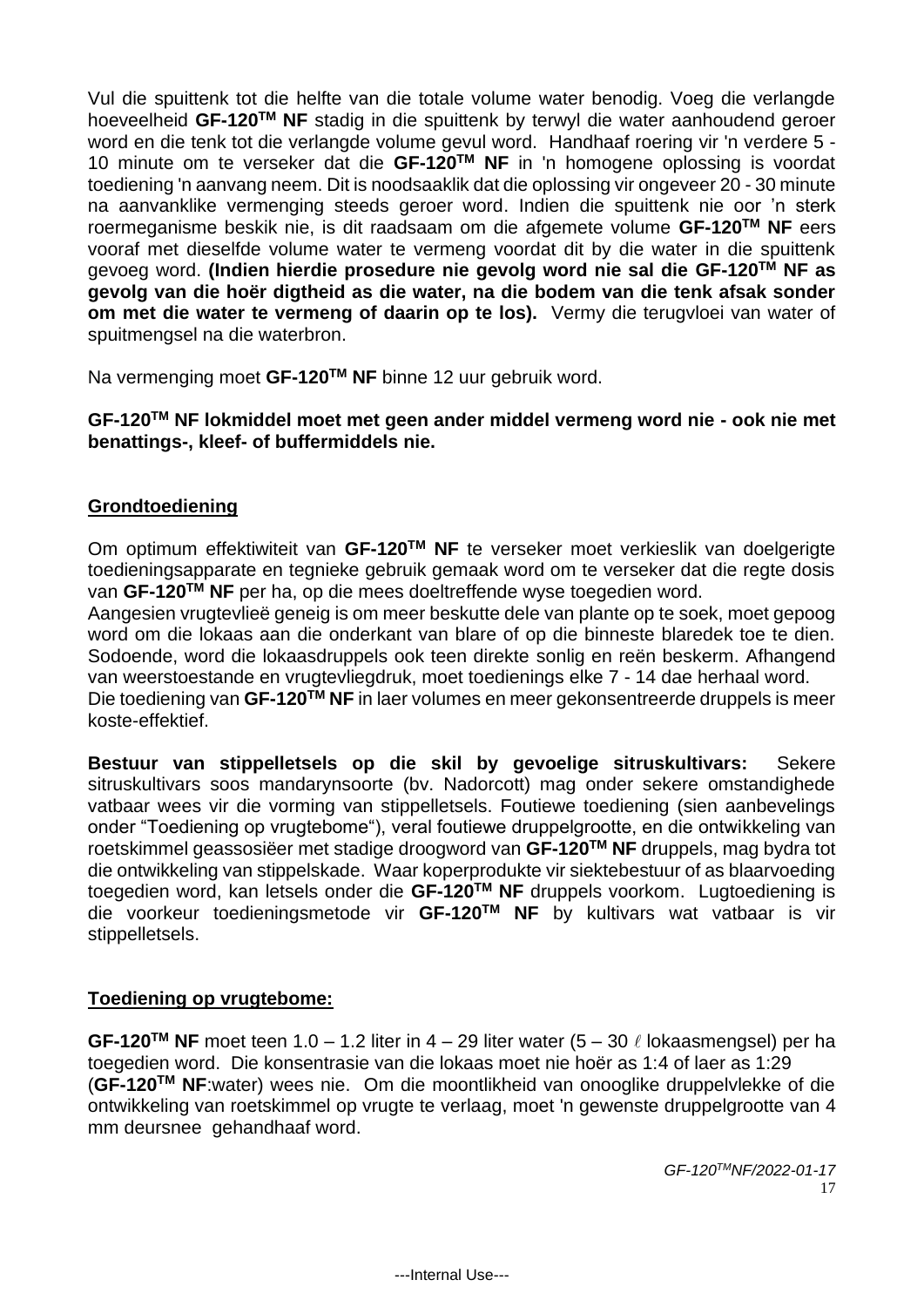Daar moet gepoog word om die lokaas in verspreide druppels, aan die binnekant van die blaredek, ongeveer 1 – 2.5 m bo die grondvloer, aan minstens een kant van al die bome in 'n ry toe te dien. Waar toediening aan twee rye weerskante van 'n werksry gedoen word, kan die daaropvolgende werksry oorgeslaan word om lokaas sodoende net aan een kant van elke ry toe te dien. Om akkumulasie van lokaasdruppels met opeenvolgende toedienings op vrugte te voorkom moet die lokaas vir opeenvolgende toedienings aan alternatiewe kante van die rye toegedien word deur in alternatiewe rye te beweeg.

Dien die lokaas binne voorgeskrewe druppelgrootte en volume per aangeplante hektaar toe deur van venturie, impulserende apparaat of konvensionele toerusting wat met geskikte spuitkoppe toegerus is, gebruik te maak. Maak seker dat die toedieningsapparaat korrek gekalibreer is om die verlangde hoeveelheid lokaasmengsel per geplante hektaar toe te dien en dat die druppelspektrum aan bogenoemde vereistes voldoen.

Vermy enige toedieningsapparaat of toedieningsmetode wat 'n dekbespuitingseffek of aaneenvloeiing van lokaasdruppels op vrugte tot gevolg sal hê.

**Die volgende toerusting en tegniek word vir gebruik in vrugteboomgewasse aanbeveel:** Gebruik apparaat wat die lokaas in 'n soliede dun straal sal toedien soos wat bv. van spuitkoppe toegerus met "Spraying Systems" D-1 tot D-3 spuitplaatjies sonder warrelplaatjies teen 1.5 – 5 BAR, druk verkry word. Gebruik D-1 teen 1.5 – 3 BAR, D-2 teen 1.5 – 4.0 BAR en D-3 teen 2.0 – 5.0 BAR druk. Rig die straaltjie(s) skuins, opwaarts in die blaredek van die vrugtebome. Wanneer die straaltjie(s) enige obstruksie soos vrugte, blare of takkies tref, sal dit in growwe druppels van gewenste grootte opbreek en in die binnekant van die boom versprei. Dit het ook die voordeel dat minimale lokaasreste aan die buitekant van die blaredek af op vrugte versamel of dat opeenvolgende lokaastoedienings op dieselfde vrugte akkumuleer. Dit is belangrik dat die straal nie te grof is nie (soos verkry wanneer 'n spuitplaatjie met 'n te groot opening gebruik word) – hoe dikker die straal hoe hoër moet die toedieningsdruk wees om die gewenste effek te verkry. Die aantal spuitkoppe of kombinasie van spuitplaatjies wat gebruik word sal afhang van die kalibrasie vereistes vir 'n spesifieke gewas, toerusting, grondspoed, ens.

Nota: Indien aanbevole dosis en druppelgrootte vir **GF-120TM NF** lokaas oorskry word of druppels ineenvloei of lokaas van opeenvolgende toedienings op dieselfde plekke akkumuleer, mag roetskimmel ("sooty mould") op die geakkumuleerde lokaas ontwikkel.

#### **Toediening op Tafeldruiwe en ander soortgelyke opgeleide gewasse:**

Dien GF-120<sup>TM</sup> NF teen 1 – 1.2 liter in 4 – 29 liter water  $(5 - 30 \ell \text{ lokaasmengsel})$  per ha aan die onderkant van die priëelkappe toe deur van dieselfde druppelspektrum en toerusting, soos vir vrugtebome beskryf is, gebruik te maak. Voorkom onnodige spatsels (druppels) op die korrels of vrugte deur die toediening by skuinskappe, aan die bokant van die tros-/vrugtelyne, en by dakpriële, tussen die tros-/vrugtelyne, te rig. Waar toediening aan beide rye van 'n werksry (soos by skuinspriële) toegedien word, kan die daaropvolgende 2 – 3 werksrye oorgeslaan word, maar in die geval van dakpriële waar slegs 'n enkelbaan in die werkry behandel word, moet nie meer as 2 werksrye oorgeslaan word nie. Die onbehandelde gedeelte tussen toedieningsbane moet nooit wyer as 10 meter wees nie.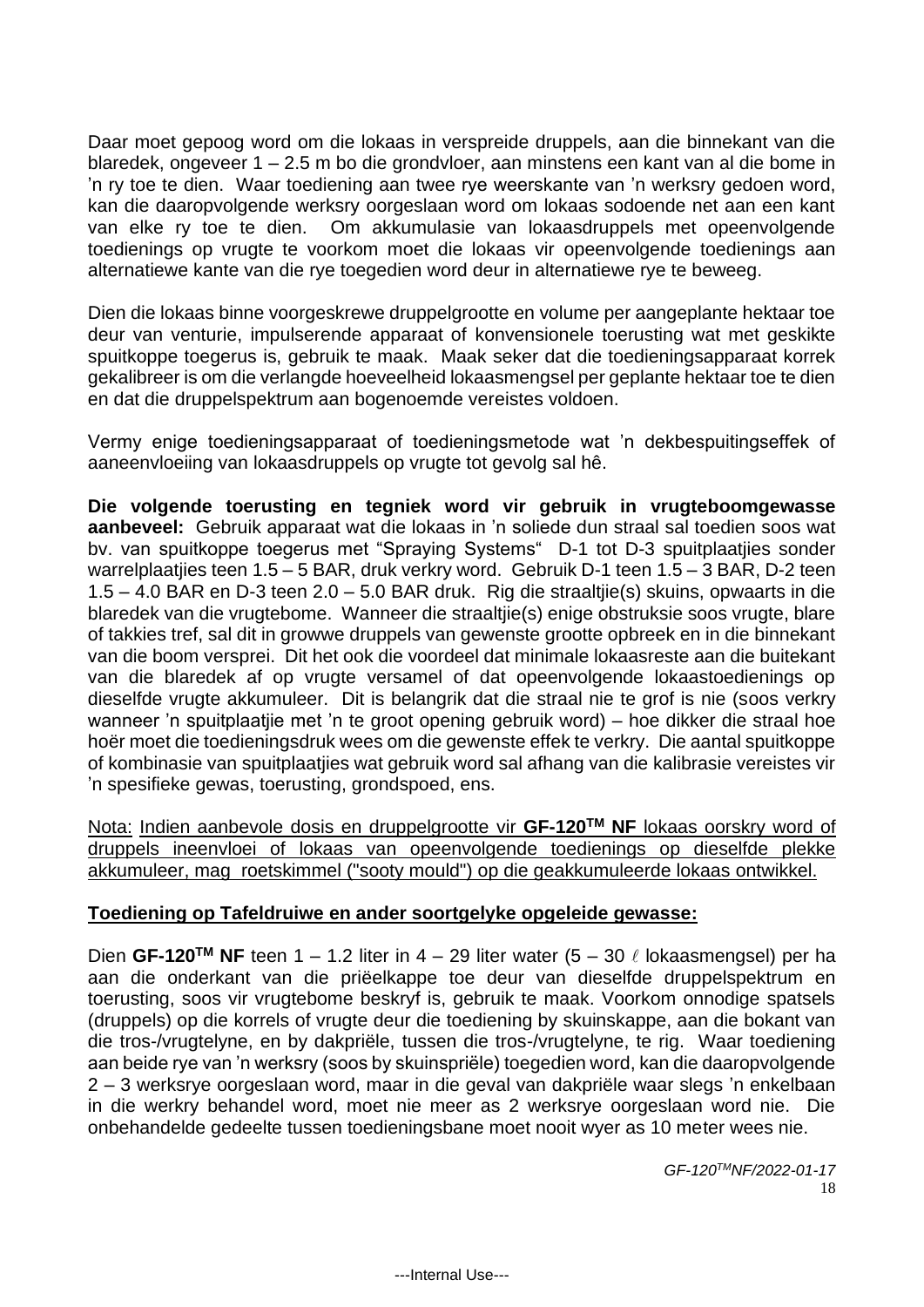### **Algemeen:**

Lokaasbehandelings teen vrugtevlieë moet deur die hele jaar volgehou word, met die korter intervalle gedurende die somermaande of wanneer moniteringsvalle aandui dat die populasie getalle aan die toeneem is, of vrugte begin ryp word. Herhaal toedienings gedurende somermaande, elke 7 - 14 dae. Gebruik slegs die langer intervalle indien vrugtevliegtellings vir 'n geruime tydperk laag bly (minder as 2 vlieë per val oor 3 - 4 weke). Gedurende die wintermaande, wanneer vrugtevliegpopulasies normaalweg in lae getalle aanwesig is, kan die intervalle na 21 tot 28 dae, verleng word. Handhaaf 7 - 14 dae intervalle vir sitrus wat nog nie geoes is nie, of waar daar nog vrugte aan die bome hang. Dien vrugtevlieglokaas gedurende die wintermaande verkieslik op warm, sonnige dae toe. Beheer ook vrugtevlieë in huistuine, om plaasopstalle en om werkershuise om her-infestasie vanaf hierdie bronne te voorkom.

#### **Belangrike Nota:**

**Die suksesvolle beheer van vrugtevlieggetalle kan nie gewaarborg word wanneer enkel boorde, wingerde of rygewasse met lokaas behandel word sonder dat vrugtevliegbeheer nie ook in omliggende boorde, wingerde en lande toegepas word nie. Om die opbou van vrugtevlieggetalle buite ongeoeste boorde of wingerde te voorkom, moet alle boorde of wingerde, insluitend klaar geoeste boorde of wingerde, onder 'n vrugtevlieg beheerprogram gehou word totdat die laaste vrugte, groente of druiwe geoes is.**

**Sanitasie is krities vir goeie vrugtevliegbeheer. Boorde, gewasse en wingerde moet tydens die oesproses skoon gepluk word en alle oorryp vrugte aan bome en op die grond en groente moet uit die boorde, wingerde en lande verwyder word.** 

**Die effek van reën:** Alhoewel **GF-120TM NF** lokaas minder onderhewig is aan afwassing deur dou of ligte reën as konvensionele lokaasmengsels, sal voortdurende swaar dou, reën of oorhoofse besproeiing die doeltreffendheid van **GF-120TM NF** benadeel en sal opvolgtoedienings vereis word.

**Aangemaakte lokaas moet binne 12 uur gebruik word.** 

# **SKOONMAAK VAN TOERUSTING:**

**Meng- en toedieningstoerusting moet na gebruik deeglik skoon gemaak word.** Mikrobe-groei kan op lokaas-reste in die toerusting ontwikkel en daaropvolgende lotte kontamineer, asook vaste materiaal tot gevolg hê wat spuitkoppe kan verstop. Drievoudige spoel met louwarm water is voldoende. Indien aangemaakte lokaas vir 3 of meer dae in die toerusting bly staan het, moet die toerusting die eerste maal met 0.1 % chloor of bleikmiddel gespoel word om enige bakteriese groei te verwyder.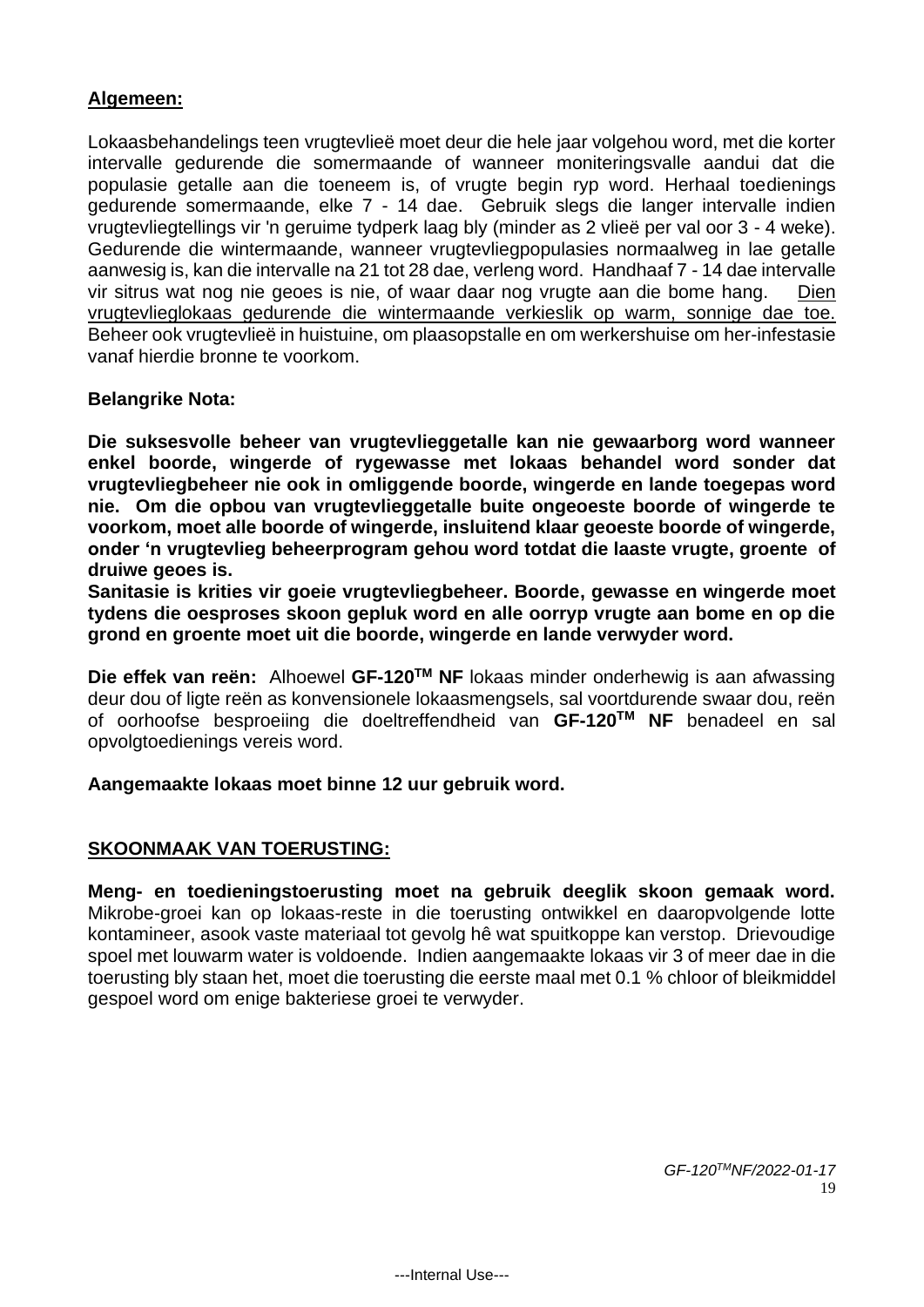#### **LUGTOEDIENING:**

Lugtoediening mag slegs deur 'n geregistreerde lugbespuitingsoperateur met 'n geregistreerde en gesertifiseerde korrek gekalibreerde vliegtuig, volgens instruksies van SANS Kode 10118 ("Aerial Application of Agricultural Remedies") gedoen word. Dit is belangrik om te verseker dat die spuitmengsel eweredig oor die teikenarea versprei word en dat die verlies aan spuitmengsel tydens toediening tot die minimum beperk word. Die volgende kriteria moet nagekom word:

#### **Toerusting:**

- Gebruik geskikte atomiseringsapparaat (bv hidrouliese ofspuitkoppe) wat die vereiste druppelgrootte sal produseer om bedekking van die teiken area te verseker, maar wat terselfdertyd die minste verlies van produk deur wegdrywing tot gevolg sal hê.
- Die operateur moet 'n spuitstelsel gebruik wat 'n druppelspektrum van 1-6 mm of 1000- 6000 mikron met die kleinste moontlike relatiewe span sal produseer.
- Om die beweging van druppels in die vlerkvortex te beperk, moet alle spuitkoppe en atomiseerders binne die binneste 75 % van die vlerkspan geplaas word.

## **Riglyne vir spuitkopkeuses om aan die vereistes vir lugtoediening van GF-120TM NF vrugtevlieglokaas te voldoen:**

- ❖ Spuitkoppe met `n soliede straal wat in die rigting van die lugvloei (180° na agter) gemonteer is, lewer tans die beste resultate om die verlangde spektrum van groter druppels vir lugtoediening van GF-120 vrugtevlieglokaas te verkry. **Spuitkoppe met plat waaier- of kegel spuitpatrone moet nie oorweeg word nie.**
- ❖ As voorbeeld kan die volgende spuitkoptipes oorweeg word:
	- a. Die mees geskikte spuitkoppe wat tot hede vir lugtoediening van **GF-120TM NF** vrugtevlieglokaas vir gebruik by vastevlerk-vliegtuie en helikopters getoets is, is pasmaak-spuitkoppe wat gemaak word deur 15 – 25 cm lange vlekvrye staal pypies (of hidroliese pype) met 4 – 6 mm binnemaat aan standaard "Spraying System" brons basisse te monteer. Dit kan gedoen word deur die basisse te masjineer of oop te boor waarin die staalpypies dan stewig geforseer word om lekvry te pas. Vir beter ondersteuning kan die basis gesweis/soldeer word. Die spuitkoppe word dan met groot standaard bronsmoere aan die standaard hidroliese kleppe geheg.
	- b. Spuitpunte, toegerus met "Spraying System" D-tipe holkegel ("hollow cone") spuitplaatjies met 3 – 8 mm opening, sonder die warrelplaatjies. Om die spuitplaatjies sonder die warrelplaatjies te monteer sal 'n 2 – 3 mm wasser of O-ring benodig word. Werk goed by gyrocopters wanneer 90° afwaarts gemonteer word.
	- c. Alhoewel die "Stream Jet" spuitpunte SJ3-15 tot SJ3-20 of "Solid Stream" spuitpunte TP0020-55 tot TP0030-55, wat vir die toediening van vloeibare kunsmis gebruik word, ook oorweeg kan word. Voorlopige toetse met groot en vinnige vastevlerk vliegtuie het egter getoon dat bogenoemde spuitkoppe nie aan onderstaande vereistes vir druppelgroote en druppelspektrum voldoen nie. Verdere evaluasies is egter nodig.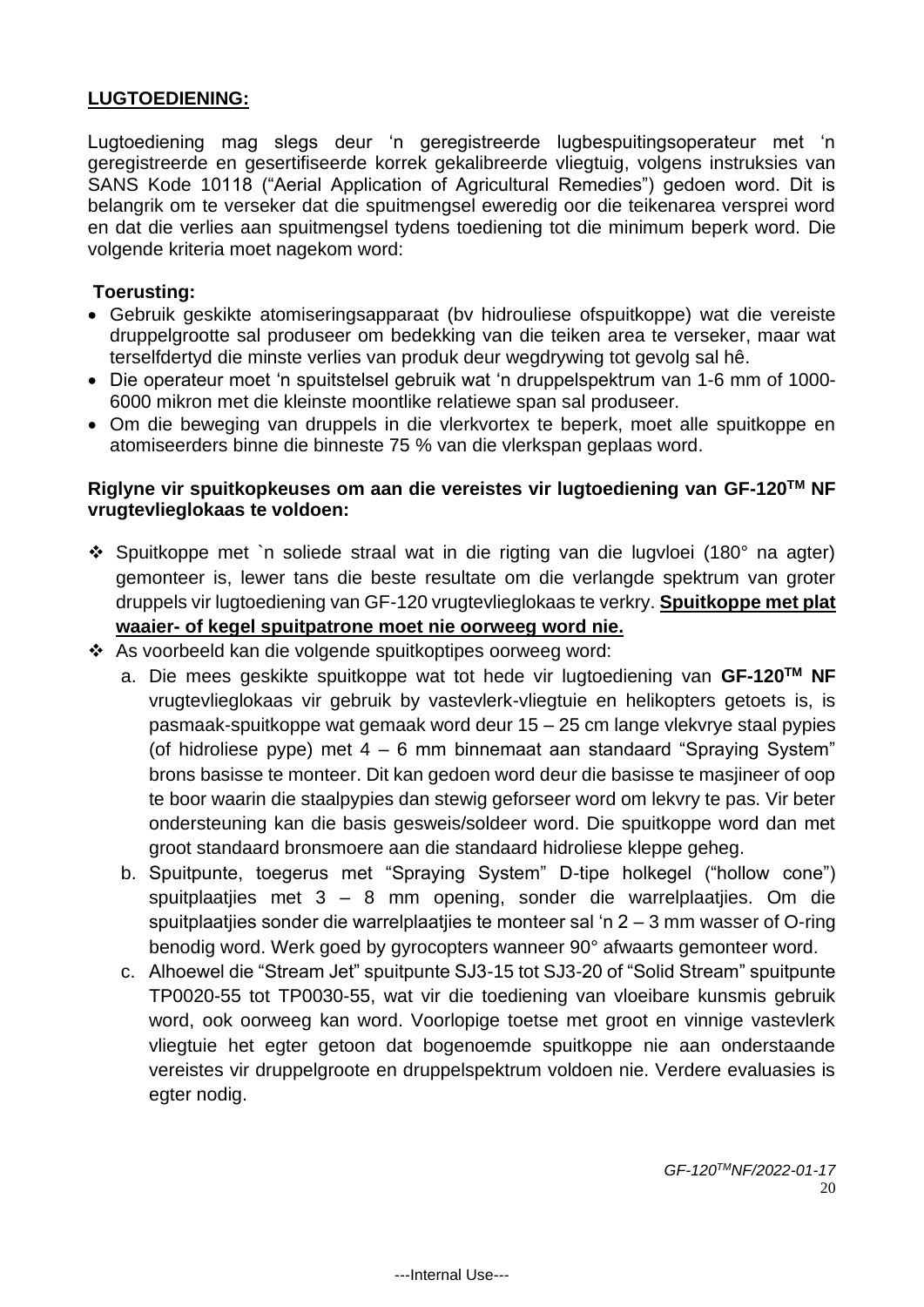- d. Roterende spuitkoppe ("Rotary atomizers"), wat op kleiner vliegtuigies gemonteer is kan ook oorweeg word. Die spuitkoppe moet egter na `n stadige rotering verstel word om groter druppels te produseer.
- $\div$  Die aantal spuitkoppe wat links of regs van die romp gebruik word mag verskil van 2 4 per kant (4 – 8 per spuitbalk), afhangend van die verlangde toedieningsvolume, tipe, grootte en operasionele vliegspoed van die tuig. Die spuitkoppe moet aan die binneste 75% van die vlerkspan van vastevlerk vliegtuie en 90% van die span van rotorlemme van helikopters, gemonteer word.
- ❖ Om 'n meer direkte vloei na die spuitpunte te verseker kan die filter tussen die pomp en spuitbalk verwyder word, mits slegs vooraf-gefiltreerde water gebruik word.
- ❖ Kontak die registrasiehouer vir meer inligting oor die gebruik van mees geskikte tipe spuitkoppe vir lugtoediening van **GF-120TM NF**

**Toedieningsvereistes:** (*Die toedieningsvereistes vir lugtoediening van GF-120TM NF vir vrugtevlieg beheer in area-wye operasies was in samewerking met Fruit Fly Africa ontwikkel)*

- 'n Lae volume van  $2 4$  I spuitmengsel / ha word aanbeveel.
- 'n Druppelspektrum van 1000 6000 $\mu$  (1 6 mm) word aanbeveel. Verseker dat druppels kleiner as 1000µ tot 'n minimum beperk word. Vrugtevlieg lokaasdruppels dien as klein lokstasies. Lokaasdruppels kleiner as 1000µ kan nie as lokstasies ge-ag word nie. Dit word aanbeveel dat 80% van die toegediende volume binne die spektrum van 2000 - 5000µ druppelgrootte moet wees.
- Druppeldigtheid van 100 500 / m² van aanbevole spektrum moet binne die druppelherwinningsbaan van die teikenarea gehandhaaf word.
- Die aanbevole operasionele vlieghoogte vir vastevlerk vliegtuie en helikopters toegerus met hidroliese spuitkoppe is 25 – 35 m bo die teikenarea. Vir kleiner vliegtuie wat met roterende spuitkoppe toegerus is word 'n vlieghoogte van 10 – 15 m bo die teikenarea aanbeveel. Die hoër operasionele hoogtes word aanbeveel vir toedings tydens windstil toestande en die laer hoogte vir toedienings tydens winderige toestande.
- Moet nie spuit wanneer die vliegtuig aan die bopunt van 'n draai is of tydens duik of terwyl dit uitklim of draai nie.
- Aangesien die spuitbaanwydte (swath width) vir lokaastoedienings wyer as die van gewasbespuiting is, moet die effektiewe wydte van die druppelherwinningbaan vir GF-120 vir elke tipe vliegtuig en tipe spuitkoppe wat gebruik gaan word bepaal word. Die operasionele spuitbaanwydte (swath width) word soos volg bereken: Die gemiddelde wydte van die effektiewe druppelherwinningsbaan plus 20m (bv. 18m druppelherwinningsbaan + 20m = 38m operasionele spuitbaan wydte)

# **Meteorologiese beperkings:**

- Moenie toedien as die verskil tussen nat- en droëbollesing van 'n swaaihigrometer meer as 8º C is nie of as die lugvoglesing van 'n digitale meter minder as 40% is nie.
- Moenie toedien as die temperatuur 30º C oorskry nie
- Moenie toedien as die windspoed meer as 15 km/u is nie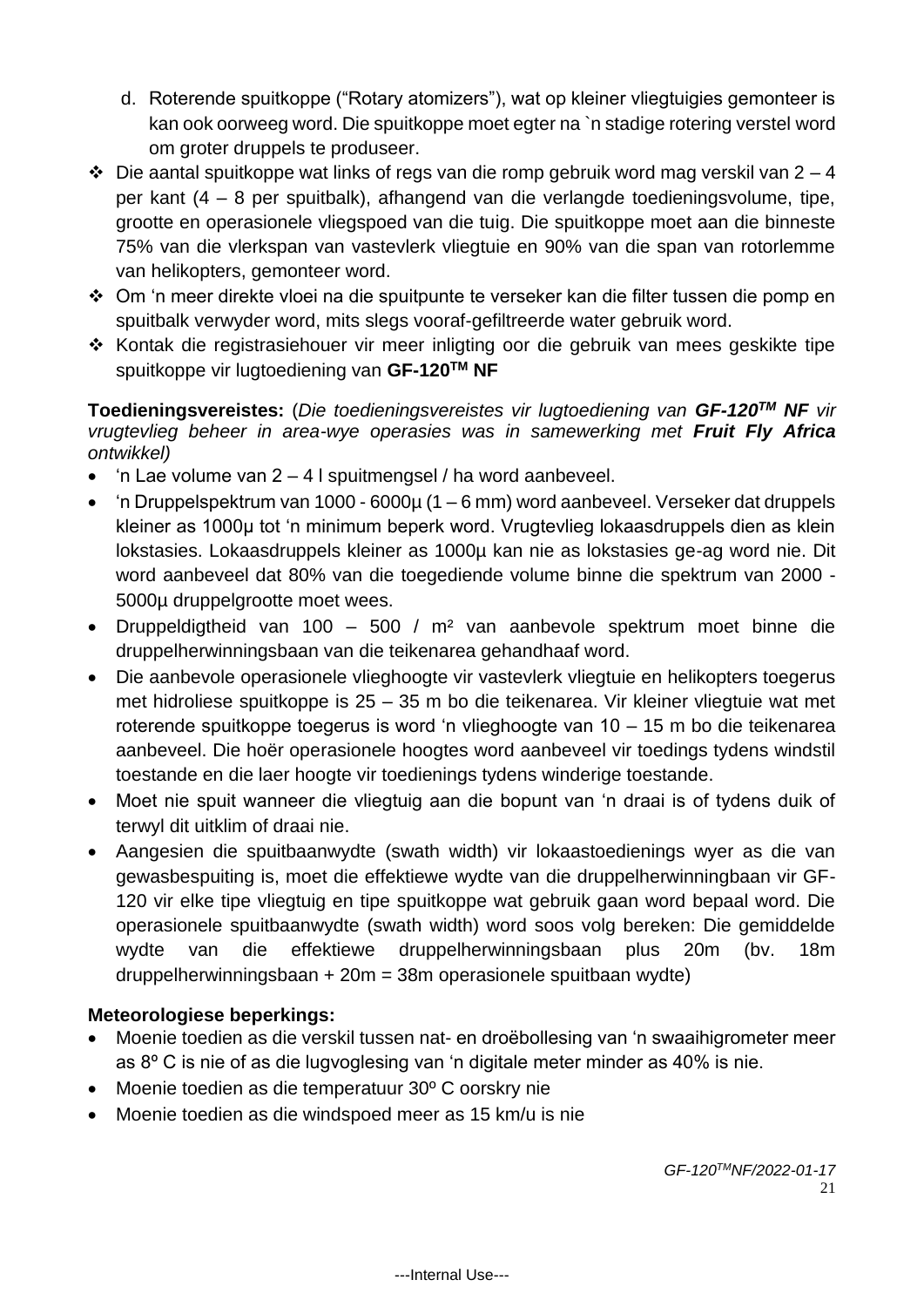• Moenie tydens turbulente en onstabiele weerstoestande of bo 'n inversielaag, toedien nie

## **Algemeen:**

- Verseker dat areas waar lokaas toegedien moet word, duidelik gemerk is sodat die operateur presies weet watter area(s) behandel moet word.
- Verkry versekering van die operateur dat aan bogenoemde vereistes voldoen sal word en dat die GPS-toestel vir die korrekte baanwydte vir toediening van **GF-120 NF**™ ingestel is.

| <b>GEWAS/PLAAG</b>                                                                                                                                                                                                                                                                          | <b>DOSIS/HA</b>                                                                                         | <b>OPMERKINGS</b>                                                                                                                                                                                                                                                                                                                                                                                                                                                                                                                                                                                                                                                                                                                                                                                   |
|---------------------------------------------------------------------------------------------------------------------------------------------------------------------------------------------------------------------------------------------------------------------------------------------|---------------------------------------------------------------------------------------------------------|-----------------------------------------------------------------------------------------------------------------------------------------------------------------------------------------------------------------------------------------------------------------------------------------------------------------------------------------------------------------------------------------------------------------------------------------------------------------------------------------------------------------------------------------------------------------------------------------------------------------------------------------------------------------------------------------------------------------------------------------------------------------------------------------------------|
| <b>ALLE VRUGTE- EN</b><br><b>BESSIE-GEWASSE</b><br>Meditereense Vrugtevlieg<br>(Ceratitis capitata),<br><b>Natalse Vrugtevlieg</b><br>(Ceratitis rosa), Maroela<br>Vrugtevlieg (Ceratitis<br>cosyra)<br>Olyfvlieg<br>(Bactrocerea oleae)<br>Asiatiese vrugtevlieg<br>(Bactrocerea invadens) | $1.0 - 1.2 \ell$<br>GF-120™ NF in<br>4 - 29 $\ell$ water<br>$(5 - 30 \ell)$<br>lokaasmengsel<br>per ha) | Dien GF-120™ NF lokaas as 'n growwe<br>druppel toe (met 'n gewenste druppelgrootte<br>van 4 mm deursnee). Dien 'n totale volume<br>van 5 tot 30 liter aangemaakte lokaas per<br>alleenlik<br>Gebruik<br>ha<br>toe.<br>geplante<br>gekalibreerde toerusting, wat aangepas is om<br>aan toedieningsvereistes te voldoen.<br><b>Sien</b><br>"Toediening op Vrugtebome" hierbo.<br>Dien as 'n band van verspreide druppels,<br>ongeveer 1 - 2.5 m bo die grondvloer, aan ten<br>minste een kant van elke ry bome toe. Dien<br>daaropvolgende toedienings op alternatiewe<br>kante van rye toe (sien ook "ALGEMENE<br><b>INSTRUKSIES " hierbo).</b><br>Herhaal lokaastoedienings minstens elke 7 -<br>afhangend van populasiedruk.<br>14<br>dae<br>Gebruik die korter interval op rypwordende<br>vrugte. |
|                                                                                                                                                                                                                                                                                             |                                                                                                         | Behandel alle vatbare boorde, wingerde en<br>aangrensende plante. Hou ook alle klaar<br>geoeste boorde en wingerde onder 'n<br>vrugtevliegbeheerprogram totdat minstens alle<br>vatbare gewasse klaar geoes is.                                                                                                                                                                                                                                                                                                                                                                                                                                                                                                                                                                                     |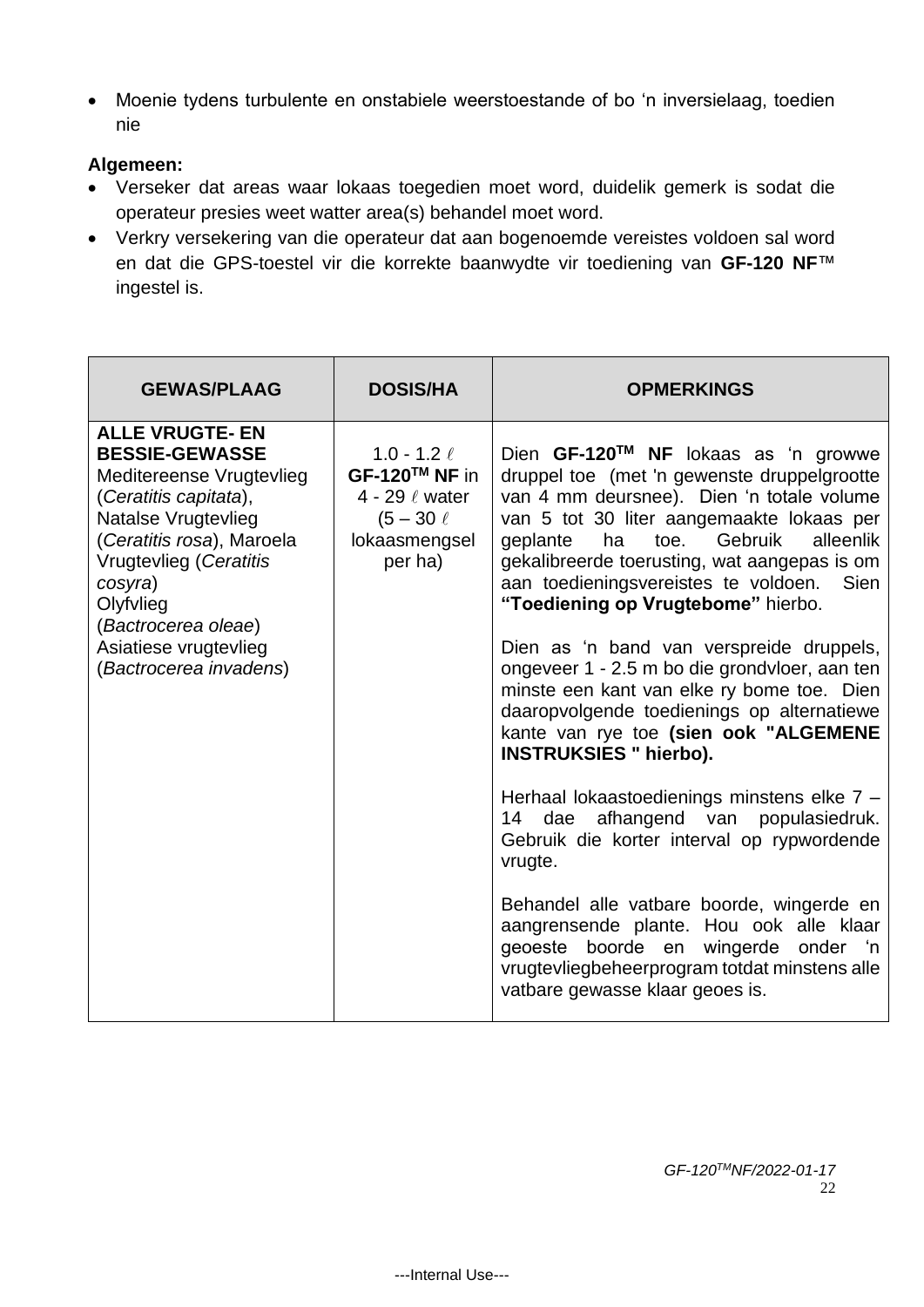| <b>GEWAS/PLAAG</b>                                                                                                                                                                                                                                                                         | <b>DOSIS/HA</b>                                                                                               | <b>OPMERKINGS</b>                                                                                                                                                                                                                                                                                                                                                                                                                                                                                                                                                                                                                 |
|--------------------------------------------------------------------------------------------------------------------------------------------------------------------------------------------------------------------------------------------------------------------------------------------|---------------------------------------------------------------------------------------------------------------|-----------------------------------------------------------------------------------------------------------------------------------------------------------------------------------------------------------------------------------------------------------------------------------------------------------------------------------------------------------------------------------------------------------------------------------------------------------------------------------------------------------------------------------------------------------------------------------------------------------------------------------|
| TAFELDRUIWE,<br><b>WYNDRUIWE EN ANDER</b><br><b>SOORTGELYKE</b><br><b>OPGELEIDE GEWASSE:</b><br>Meditereense Vrugtevlieg<br>(Ceratitis copitata)<br>Natalse Vrugtevlieg<br>(Ceratitis rosa)<br>Maroela Vrugtevlieg<br>(Ceratitis cosyra)<br>Asiatiese Vrugtevlieg<br>(Bactrocera invadens) | 1.0 – 1.2 $\ell$<br>$GF-120^{TM}$ NF in<br>$4 - 29 \ell$ water<br>$(5 - 30 \ell)$<br>lokaasmengsel<br>per ha) | Dien GF-120™ NF as growwe druppels<br>(met 'n gewenste druppelgrootte van 4 mm<br>deursnee) in 'n totale volume van 5 tot 30 liter<br>aangemaakte lokaas per geplante ha toe.<br>Gebruik alleenlik gekalibreerde toerusting wat<br>aangepas is om aan toedieningsvereistes te<br>voldoen. Sien ook "Algemene Instruksies"<br>en "Toediening op Tafeldruiwe" hierbo.<br>TAFELDRUIWE en ander<br>soortgelyke<br>opgeleide gewasse: Moenie lokaas direk<br>op die druiwe trosse toedien nie.<br>Behandel minstens elke tweede tot derde ry<br>deur die lokaas aan die onderkant van die<br>priëelkappe toe te dien. Voorkom onnodige |
|                                                                                                                                                                                                                                                                                            |                                                                                                               | spatsels (druppels) op die korrels of vrugte<br>deur die toedienig by skuinskappe, aan die<br>bokant van die tros-/vrugtelyn, en by dakpriële,<br>tussen die troslyne, na die blaredek te rig. Die<br>onder<br>soliede<br>straal<br>metode<br><b>SOOS</b><br>"Toediening op vrugtebome" beskyf word<br>kan oorweeg word, mits spuitplaatjies met 'n<br>klein opening teen relatief hoë druk gebruik<br>word. Dien daaropvolgende toedienings op<br>alternatiewe rye toe.                                                                                                                                                          |
|                                                                                                                                                                                                                                                                                            |                                                                                                               | <b>WYNDRUIWE:</b> Behandel minstens twee rye<br>aan weerskante van elke tweede of derde<br>afhangend<br>heersende<br>werksry,<br>van<br>vrugtevlieg populasiedruk.<br>Gebruik<br>die<br>soliede straal metode soos onder "Toediening<br>op vrugtebome" beskryf word. Die strale moet<br>teen 'n redelike hoë druk direk in die blardek<br>gespuit word sodat wanneer die strale blare of<br>ander obstruksies tref dit in kleiner druppels<br>aan die binnekant van die blaredek opbreek.<br>daaropvolgende<br>toedienings<br>Dien<br>in<br>alternatiewe werksrye toe.                                                            |
|                                                                                                                                                                                                                                                                                            |                                                                                                               | Herhaal lokaastoedienings minstens elke 7 -<br>afhangend van populasiedruk.<br>14<br>dae<br>Gebruik die korter interval op rypwordende<br>druiwe.                                                                                                                                                                                                                                                                                                                                                                                                                                                                                 |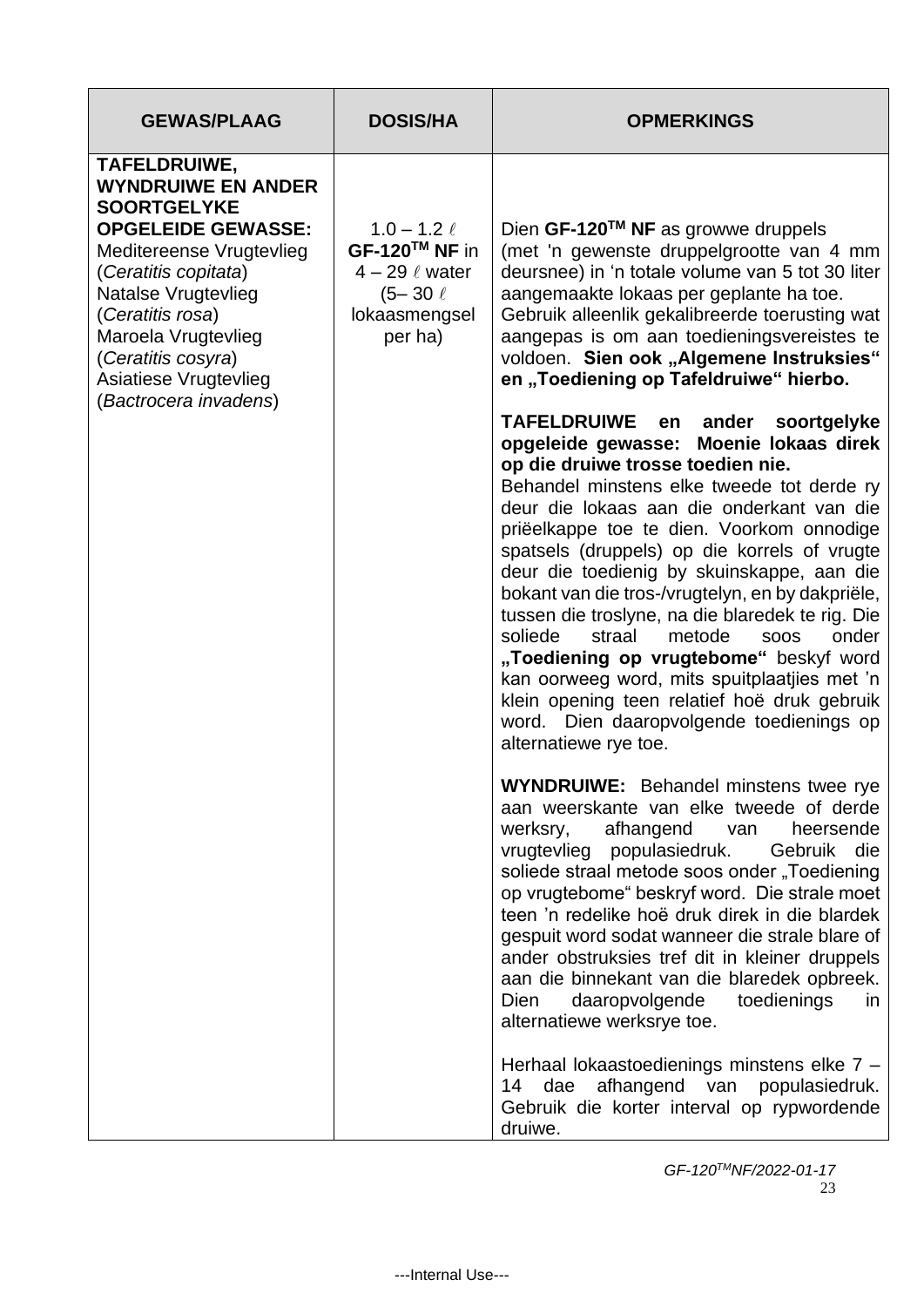| <b>GEWAS/PLAAG</b>                                                                                                                                                                                                                                                                                                                                         | <b>DOSIS/HA</b>                                                                                         | <b>OPMERKINGS</b>                                                                                                                                                                                                                                                                                                                                                                                                                                                                                                                                                                                                                                                                                                                                                                                                                                                                                                                                                                                                                                                                                                     |
|------------------------------------------------------------------------------------------------------------------------------------------------------------------------------------------------------------------------------------------------------------------------------------------------------------------------------------------------------------|---------------------------------------------------------------------------------------------------------|-----------------------------------------------------------------------------------------------------------------------------------------------------------------------------------------------------------------------------------------------------------------------------------------------------------------------------------------------------------------------------------------------------------------------------------------------------------------------------------------------------------------------------------------------------------------------------------------------------------------------------------------------------------------------------------------------------------------------------------------------------------------------------------------------------------------------------------------------------------------------------------------------------------------------------------------------------------------------------------------------------------------------------------------------------------------------------------------------------------------------|
| TAFELDRUIWE,<br><b>WYNDRUIWE EN ANDER</b><br><b>SOORTGELYKE</b><br><b>OPGELEIDE GEWASSE</b><br>(verv.)                                                                                                                                                                                                                                                     |                                                                                                         | Behandel alle vatbare boorde, wingerde en<br>aangrensende plante. Hou ook alle klaar<br>geoeste boorde en wingerde onder 'n<br>vrugtevliegbeheerprogram totdat minstens alle<br>gewasse klaar geoes is.                                                                                                                                                                                                                                                                                                                                                                                                                                                                                                                                                                                                                                                                                                                                                                                                                                                                                                               |
| <b>ALLE</b><br><b>GROENTEGEWASSE,</b><br><b>INSLUITEND TAMATIES</b><br>Meditereense Vrugtevlieg<br>(Ceratitis copitata)<br>Natalse Vrugtevlieg<br>(Ceratitis rosa)<br>Maroela Vrugtevlieg<br>(Ceratitis cosyra)<br>Asiatiese Vrugtevlieg<br>(Bactrocera invadens)<br><b>TAMATIES EN</b><br><b>SOETRISSIES</b><br>vir 0 dae voor oes<br>onthoudingsperiode. | $1.0 - 1.2 \ell$<br>GF-120™ NF in<br>$4 - 29 \ell$ water<br>$(5 - 30 \ell)$<br>lokaasmengsel<br>per ha) | Dien GF-120™ NF as growwe druppels (met<br>'n gewenste druppelgrootte van 4 mm<br>deursnee) in 'n totale volume van $5 - 30$ liter<br>aangemaakte lokaas per geplante hektaar toe.<br>Dien toe op gewasse in drag. Gebruik alleenlik<br>gekalibreerde toerusting, wat aangepas is om<br>aan toedieningsvereistes te voldoen. Gebruik<br>toerusting wat 'n soliede dun straal kan lewer.<br>Herhaal lokaastoedienings minstes elke $7 - 14$<br>dae afhangend van populasiedruk. Gebruik<br>die korter interval op rypwordende vrugte.<br>Opgeleide tamaties: Behandel een kant van<br>elke ry met lokaasmengsel. Dien toe in dun<br>strook.<br>Alle<br>groentegewasse insluitende<br>ry -<br>Fabriekstamaties (nie opgelei): Dien toe op<br>draende gewas. Beweeg in land in reguit<br>bane, terwyl kolbehandeling van 40 - 120 m $\ell$<br>elke 4 m toegedien word in baan. Bane moet<br>10 m uitmekaar wees. Dit sal meebring dat op<br>1 hektaar daar 250 kolbehandelings toegedien<br>word.<br>Sien ook "Algemene instruksies" hierbo.<br>Behandel ook vatbare en geoeste lande wat<br>grens aan behandelde lande. |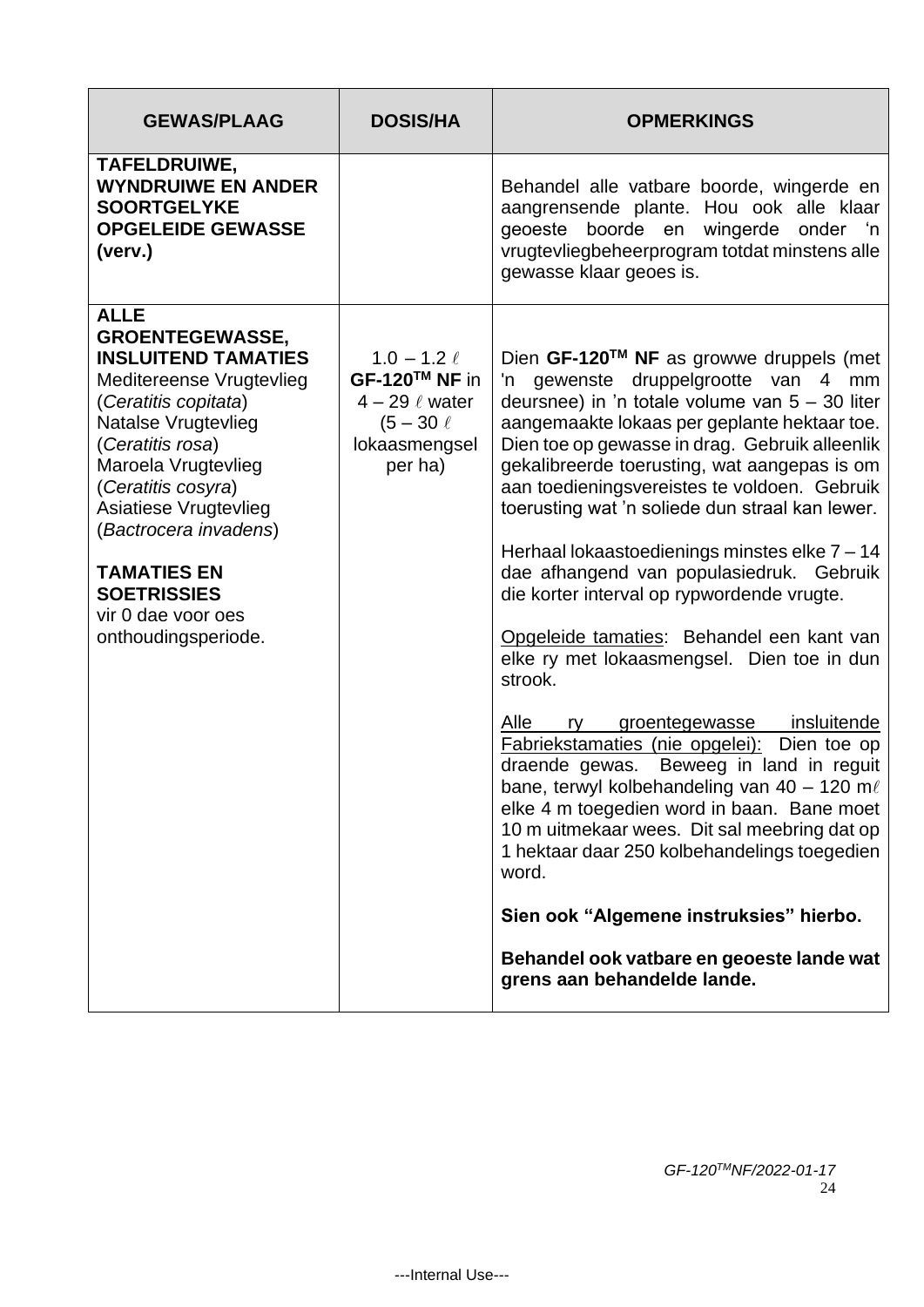| <b>GEWAS/PLAAG</b>                                                        | <b>DOSIS/HA</b>                                                                                         | <b>OPMERKINGS</b>                                                                                                                                                                                                                                                                                                                                                                                                                                                                                                                                                                                                                                                                                                              |
|---------------------------------------------------------------------------|---------------------------------------------------------------------------------------------------------|--------------------------------------------------------------------------------------------------------------------------------------------------------------------------------------------------------------------------------------------------------------------------------------------------------------------------------------------------------------------------------------------------------------------------------------------------------------------------------------------------------------------------------------------------------------------------------------------------------------------------------------------------------------------------------------------------------------------------------|
| <b>PAMPOEN-EN</b><br><b>VERWANTE GEWASSE</b><br>Pampoenvlieë (Dacus spp.) | 1.0 - 1.2 $\ell$<br>GF-120™ NF in<br>4 - 29 $\ell$ water<br>$(5 - 30 \ell)$<br>lokaasmengsel<br>per ha) | Dien GF-120™ NF as 'n growwe druppel toe<br>(met 'n gewenste druppelgrootte van 4 mm<br>deursnee) op plante in drag. Dien 'n totale<br>volume van 5 tot 30 liter aangemaakte lokaas<br>geplante ha toe. Gebruik alleenlik<br>per<br>gekalibreerde toerusting wat aangepas is om<br>aan toedieningsvereistes te voldoen.<br>Beweeg in land in reguit bane, terwyl<br>kolbehandeling van 40 - 120 m $\ell$ elke 4 m<br>toegedien word in baan. Bane moet 10 m<br>uitmekaar wees. Dit sal meebring dat op<br>1 hektaar daar 250 kolbehandelings toegedien<br>sal word.<br>(sien ook "ALGEMENE INSTRUKSIES "<br>hierbo).<br>Behandel ook vatbare lande,<br>boorde,<br>wingerde en plante wat grens aan behandelde<br>pampoenlande. |